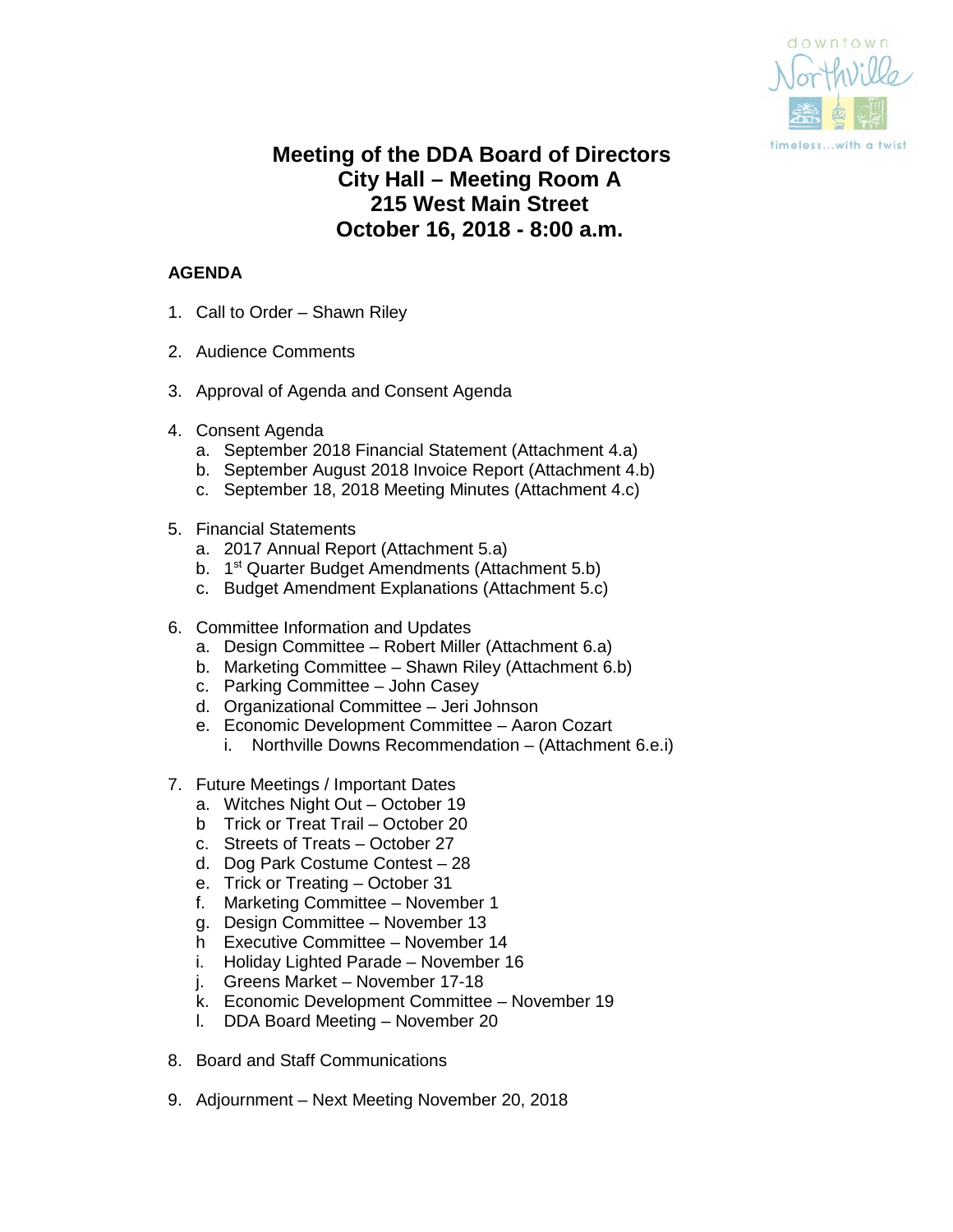| 10/05/2018 03:12 PM<br>User: GBELL<br>DB: Northville                                                                                                                              |                                                                                                                                                                                                                                      | REVENUE AND EXPENDITURE REPORT FOR CITY OF NORTHVILLE<br>PERIOD ENDING 09/30/2018<br>% Fiscal Year Completed: 25.21<br>SEPTEMBER BENCHMARK 25% |                                                                                  |                                                                          | Attachment 4.a                                                |                                                                                    |                                                                |  |
|-----------------------------------------------------------------------------------------------------------------------------------------------------------------------------------|--------------------------------------------------------------------------------------------------------------------------------------------------------------------------------------------------------------------------------------|------------------------------------------------------------------------------------------------------------------------------------------------|----------------------------------------------------------------------------------|--------------------------------------------------------------------------|---------------------------------------------------------------|------------------------------------------------------------------------------------|----------------------------------------------------------------|--|
| GL NUMBER                                                                                                                                                                         | DESCRIPTION                                                                                                                                                                                                                          | $2018 - 19$<br>ORIGINAL<br><b>BUDGET</b>                                                                                                       | $2018 - 19$<br>AMENDED BUDGET                                                    | YTD BALANCE<br>09/30/2018<br>NORM (ABNORM)                               | ACTIVITY FOR<br>MONTH 09/30/18<br>INCR (DECR)                 | AVAILABLE<br><b>BALANCE</b><br>NORM (ABNORM)                                       | % BDGT<br>USED                                                 |  |
| Revenues<br>Dept 000<br>PROPERTY TAXES                                                                                                                                            | Fund 370 - DOWNTOWN DEVELOPMENT AUTHORITY                                                                                                                                                                                            |                                                                                                                                                |                                                                                  |                                                                          |                                                               |                                                                                    |                                                                |  |
| 370-000-403.000<br>370-000-403.010<br>370-000-403.040                                                                                                                             | CURRENT PROPERTY TAXES<br>DDA OPERATING LEVY<br>LOCAL COMMUNITY STABILIZATION SHARE                                                                                                                                                  | 669,444.00<br>58,211.00<br>36,000.00                                                                                                           | 669,444.00<br>58,211.00<br>32,041.00                                             | 580, 377.47<br>54,046.16<br>0.00                                         | 0.00<br>1,760.08<br>0.00                                      | 89,066.53<br>4,164.84<br>32,041.00                                                 | 86.70<br>92.85<br>0.00                                         |  |
| 370-000-418.000<br>PROPERTY TAXES                                                                                                                                                 | PROPERTY TAXES - OTHER                                                                                                                                                                                                               | (5,000.00)<br>758,655.00                                                                                                                       | (5,000.00)<br>754,696.00                                                         | 0.00<br>634, 423.63                                                      | 0.00<br>1,760.08                                              | (5,000.00)<br>120, 272.37                                                          | 0.00<br>84.06                                                  |  |
| GRANTS & OTHER LOCAL SOURCES<br>370-000-586.020                                                                                                                                   | SPONSORSHIPS                                                                                                                                                                                                                         | 8,000.00                                                                                                                                       | 8,000.00                                                                         | 5,200.00                                                                 | 5,200.00                                                      | 2,800.00                                                                           | 65.00                                                          |  |
| GRANTS & OTHER LOCAL SOURCES                                                                                                                                                      |                                                                                                                                                                                                                                      | 8,000.00                                                                                                                                       | 8,000.00                                                                         | 5,200.00                                                                 | 5,200.00                                                      | 2,800.00                                                                           | 65.00                                                          |  |
| COMMUNITY CENTER REVENUES<br>370-000-659.110                                                                                                                                      | RENTS-SHORT TERM                                                                                                                                                                                                                     | 150.00                                                                                                                                         | 400.00                                                                           | 400.00                                                                   | 0.00                                                          | 0.00                                                                               | 100.00                                                         |  |
| COMMUNITY CENTER REVENUES                                                                                                                                                         |                                                                                                                                                                                                                                      | 150.00                                                                                                                                         | 400.00                                                                           | 400.00                                                                   | 0.00                                                          | 0.00                                                                               | 100.00                                                         |  |
| INTEREST<br>$370 - 000 - 664.000$<br>$370 - 000 - 664.190$<br>370-000-664.200<br>$370 - 000 - 664.300$<br>$370 - 000 - 664.400$<br>$370 - 000 - 664.500$<br>$370 - 000 - 664.600$ | INTEREST - COMERICA INVESTMENT POOL<br>INTEREST - MI CLASS INVESTMENT POOL<br>LONG TERM INVESTMENT EARNINGS<br>UNREALIZED MARKET CHANGE IN INVESTMENTS<br>INVESTMENT POOL BANK FEES<br>INVESTMENT ADVISORY FEES<br>BANK LOCKBOX FEES | 2,500.00<br>0.00<br>5,000.00<br>(2,000.00)<br>(600.00)<br>(750.00)<br>(300.00)                                                                 | 2,500.00<br>100.00<br>5,000.00<br>(2,000.00)<br>(600.00)<br>(750.00)<br>(300.00) | 586.05<br>133.99<br>1,058.74<br>520.37<br>(65.04)<br>(110.68)<br>(66.99) | 363.35<br>68.29<br>0.00<br>0.00<br>(36.26)<br>0.00<br>(43.52) | 1,913.95<br>(33.99)<br>3,941.26<br>(2, 520.37)<br>(534.96)<br>(639.32)<br>(233.01) | 23.44<br>133.99<br>21.17<br>(26.02)<br>10.84<br>14.76<br>22.33 |  |
| INTEREST                                                                                                                                                                          |                                                                                                                                                                                                                                      | 3,850.00                                                                                                                                       | 3,950.00                                                                         | 2,056.44                                                                 | 351.86                                                        | 1,893.56                                                                           | 52.06                                                          |  |
| MISCELLANEOUS REVENUES<br>$370 - 000 - 666.000$<br>370-000-687.010<br>MISCELLANEOUS REVENUES                                                                                      | MISCELLANEOUS REVENUE<br>MMRMA DISTRIBUTION                                                                                                                                                                                          | 200.00<br>0.00<br>200.00                                                                                                                       | 200.00<br>2,390.00<br>2,590.00                                                   | 125.00<br>2,389.50<br>2,514.50                                           | 125.00<br>733.00<br>858.00                                    | 75.00<br>0.50<br>75.50                                                             | 62.50<br>99.98<br>97.08                                        |  |
| FUND BALANCE RESERVE<br>370-000-699.010                                                                                                                                           | APPROP OF PRIOR YEAR'S SURPLUS                                                                                                                                                                                                       | 0.00                                                                                                                                           | 22,316.00                                                                        | 0.00                                                                     | 0.00                                                          | 22,316.00                                                                          | 0.00                                                           |  |
| FUND BALANCE RESERVE                                                                                                                                                              |                                                                                                                                                                                                                                      | 0.00                                                                                                                                           | 22,316.00                                                                        | 0.00                                                                     | 0.00                                                          | 22,316.00                                                                          | 0.00                                                           |  |
| Total Dept 000                                                                                                                                                                    |                                                                                                                                                                                                                                      | 770,855.00                                                                                                                                     | 791,952.00                                                                       | 644, 594.57                                                              | 8,169.94                                                      | 147, 357.43                                                                        | 81.39                                                          |  |
| TOTAL REVENUES                                                                                                                                                                    |                                                                                                                                                                                                                                      | 770,855.00                                                                                                                                     | 791,952.00                                                                       | 644,594.57                                                               | 8,169.94                                                      | 147, 357.43                                                                        | 81.39                                                          |  |
| Expenditures<br>Dept 753 - DPW SERVICES<br>370-753-706.000                                                                                                                        | WAGES - REGULAR FULL TIME                                                                                                                                                                                                            | 5,485.00                                                                                                                                       | 7,985.00                                                                         | 832.81                                                                   | 731.04                                                        | 7,152.19                                                                           | 10.43                                                          |  |
| $370 - 753 - 707.000$                                                                                                                                                             | WAGES - REGULAR OVERTIME                                                                                                                                                                                                             | 570.00                                                                                                                                         | 570.00                                                                           | 0.00                                                                     | 0.00                                                          | 570.00                                                                             | 0.00                                                           |  |

370-753-939.000 AUTOMOTIVE SERVICE 500.00 500.00 0.00 0.00 500.00 0.00 370-753-943.000 EQUIPMENT RENTAL - CITY 2,650.00 3,400.00 174.49 133.58 3,225.51 5.13 370-753-967.000 FRINGE BENEFITS 6,005.00 8,205.00 894.64 792.11 7,310.36 10.90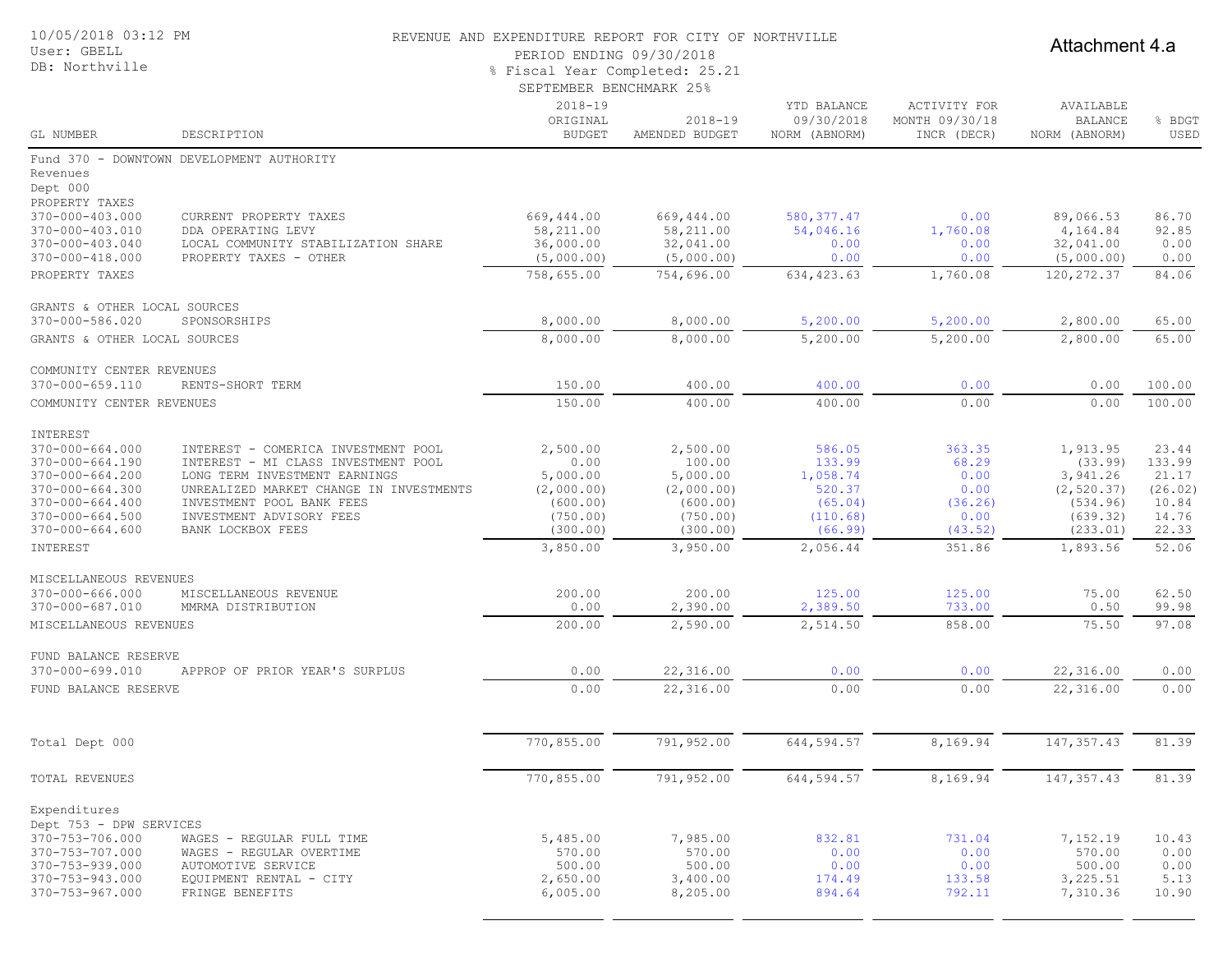## 10/05/2018 03:12 PM

#### User: GBELL DB: Northville

## REVENUE AND EXPENDITURE REPORT FOR CITY OF NORTHVILLE **FOR SAMILLE PAGE 2/3**

PERIOD ENDING 09/30/2018

% Fiscal Year Completed: 25.21

SEPTEMBER BENCHMARK 25%

| GL NUMBER                         | DESCRIPTION                               | $2018 - 19$<br>ORIGINAL<br><b>BUDGET</b> | $2018 - 19$<br>AMENDED BUDGET | YTD BALANCE<br>09/30/2018<br>NORM (ABNORM) | ACTIVITY FOR<br>MONTH 09/30/18<br>INCR (DECR) | AVAILABLE<br><b>BALANCE</b><br>NORM (ABNORM) | % BDGT<br>USED |
|-----------------------------------|-------------------------------------------|------------------------------------------|-------------------------------|--------------------------------------------|-----------------------------------------------|----------------------------------------------|----------------|
|                                   | Fund 370 - DOWNTOWN DEVELOPMENT AUTHORITY |                                          |                               |                                            |                                               |                                              |                |
| Expenditures                      |                                           |                                          |                               |                                            |                                               |                                              |                |
| Total Dept 753 - DPW SERVICES     |                                           | 15,210.00                                | 20,660.00                     | 1,901.94                                   | 1,656.73                                      | 18,758.06                                    | 9.21           |
| Dept 861 - DESIGN COMMITTEE       |                                           |                                          |                               |                                            |                                               |                                              |                |
| 370-861-706.000                   | WAGES - REGULAR FULL TIME                 | 16,160.00                                | 16,160.00                     | 3,105.40                                   | 73.84                                         | 13,054.60                                    | 19.22          |
| 370-861-710.000                   | WAGES - PART TIME                         | 18,505.00                                | 18,505.00                     | 8,601.21                                   | 0.00                                          | 9,903.79                                     | 46.48          |
| 370-861-726.000                   | SUPPLIES                                  | 475.00                                   | 475.00                        | 120.13                                     | 0.00                                          | 354.87                                       | 25.29          |
| $370 - 861 - 740.050$             | DOWNTOWN MATERIALS                        | 19,450.00                                | 19,450.00                     | 122.37                                     | 116.01                                        | 19,327.63                                    | 0.63           |
| $370 - 861 - 751.000$             | FUEL & OIL                                | 0.00                                     | 1,000.00                      | 324.57                                     | 0.00                                          | 675.43                                       | 32.46          |
| 370-861-801.000                   | CONTRACTUAL SERVICES                      | 25,807.00                                | 25,807.00                     | 7,765.62                                   | 3,665.88                                      | 18,041.38                                    | 30.09          |
| 370-861-801.160                   | RESTROOM PROGRAM                          | 2,750.00                                 | 2,750.00                      | 950.00                                     | 465.00                                        | 1,800.00                                     | 34.55          |
| 370-861-801.940                   | BRICK REPAIR & MAINTENANCE                | 2,500.00                                 | 2,500.00                      | 0.00                                       | 0.00                                          | 2,500.00                                     | 0.00           |
| 370-861-850.000                   | LANDSCAPE MAINTENANCE                     | 31,750.00                                | 31,750.00                     | 38.00                                      | 38.00                                         | 31,712.00                                    | 0.12           |
| 370-861-913.000                   | VEHICLE INSURANCE                         | 0.00                                     | 350.00                        | 86.50                                      | 86.50                                         | 263.50                                       | 24.71          |
| 370-861-920.010                   | ELECTRIC POWER                            | 1,500.00                                 | 1,500.00                      | 123.98                                     | 61.14                                         | 1,376.02                                     | 8.27           |
| $370 - 861 - 920.020$             | NATURAL GAS                               | 3,930.00                                 | 3,930.00                      | 72.17                                      | 0.00                                          | 3,857.83                                     | 1.84           |
| 370-861-920.030                   | WATER & SEWER SERVICE                     | 7,660.00                                 | 7,660.00                      | 1,952.73                                   | 0.00                                          | 5,707.27                                     | 25.49          |
| 370-861-967.000                   | FRINGE BENEFITS                           | 8,185.00                                 | 8,185.00                      | 2,011.09                                   | (39.69)                                       | 6, 173.91                                    | 24.57          |
| $370 - 861 - 973.000$             | CAPITAL OUTLAY $<$ \$5,000                | 0.00                                     | 1,500.00                      | 1,500.00                                   | 0.00                                          | 0.00                                         | 100.00         |
| 370-861-976.010                   | STREET FURNISHINGS                        | 500.00                                   | 14,955.00                     | 14,454.00                                  | 0.00                                          | 501.00                                       | 96.65          |
| Total Dept 861 - DESIGN COMMITTEE |                                           | 139,172.00                               | 156,477.00                    | 41,227.77                                  | 4,466.68                                      | 115,249.23                                   | 26.35          |
|                                   |                                           |                                          |                               |                                            |                                               |                                              |                |
| Dept 862 - MARKETING              |                                           |                                          |                               |                                            |                                               |                                              |                |
| 370-862-706.000                   | WAGES - REGULAR FULL TIME                 | 16,160.00                                | 16,160.00                     | 3,105.27                                   | 73.78                                         | 13,054.73                                    | 19.22          |
| 370-862-710.000                   | WAGES - PART TIME                         | 12,520.00                                | 12,520.00                     | 0.00                                       | 0.00                                          | 12,520.00                                    | 0.00           |
| 370-862-726.000                   | SUPPLIES                                  | 150.00                                   | 150.00                        | 6.99                                       | 6.99                                          | 143.01                                       | 4.66           |
| 370-862-784.000                   | DOWNTOWN PROGRAMMING & PROMO              | 29,800.00                                | 29,800.00                     | 20,955.16                                  | 495.00                                        | 8,844.84                                     | 70.32          |
| 370-862-785.000                   | BUSINESS RETENTION PROGRAM                | 2,357.00                                 | 2,357.00                      | 0.00                                       | 0.00                                          | 2,357.00                                     | 0.00           |
| 370-862-801.000                   | CONTRACTUAL SERVICES                      | 65,500.00                                | 65,500.00                     | 17,889.00                                  | 5,982.00                                      | 47,611.00<br>330.00                          | 27.31<br>60.71 |
| 370-862-801.340                   | WEB SITE MAINTENANCE                      | 840.00                                   | 840.00                        | 510.00                                     | 30.00                                         |                                              |                |
| $370 - 862 - 950.050$             | O/T TO PARKS & RECREATION                 | 2,500.00                                 | 2,500.00                      | 0.00                                       | 0.00                                          | 2,500.00                                     | 0.00           |
| $370 - 862 - 967.000$             | FRINGE BENEFITS                           | 7,375.00                                 | 7,375.00                      | 1,262.96                                   | (39.72)                                       | 6,112.04                                     | 17.12          |
| Total Dept 862 - MARKETING        |                                           | 137,202.00                               | 137,202.00                    | 43,729.38                                  | 6,548.05                                      | 93, 472.62                                   | 31.87          |
| Dept 863 - PARKING                |                                           |                                          |                               |                                            |                                               |                                              |                |
| 370-863-706.000                   | WAGES - REGULAR FULL TIME                 | 8,080.00                                 | 8,080.00                      | 1,587.92                                   | 577.46                                        | 6,492.08                                     | 19.65          |
| 370-863-710.000                   | WAGES - PART TIME                         | 1,255.00                                 | 1,255.00                      | 0.00                                       | 0.00                                          | 1,255.00                                     | 0.00           |
| 370-863-726.000                   | SUPPLIES                                  | 50.00                                    | 50.00                         | 0.00                                       | 0.00                                          | 50.00                                        | 0.00           |
| 370-863-786.000                   | DOWNTOWN PARKING PROGRAM                  | 400.00                                   | 400.00                        | 0.00                                       | 0.00                                          | 400.00                                       | 0.00           |
| 370-863-950.210                   | OPER TFR TO GENERAL FUND                  | 50,000.00                                | 50,000.00                     | 12,500.00                                  | 0.00                                          | 37,500.00                                    | 25.00          |
| 370-863-950.260                   | OPER TFR TO PARKING FUND                  | 113,100.00                               | 113,100.00                    | 22,025.00                                  | 0.00                                          | 91,075.00                                    | 19.47          |
| 370-863-967.000                   | FRINGE BENEFITS                           | 3,300.00                                 | 3,300.00                      | 682.07                                     | 247.86                                        | 2,617.93                                     | 20.67          |
|                                   |                                           |                                          |                               |                                            |                                               |                                              |                |
| Total Dept 863 - PARKING          |                                           | 176,185.00                               | 176,185.00                    | 36,794.99                                  | 825.32                                        | 139,390.01                                   | 20.88          |
| Dept 864 - ORGANIZATIONAL         |                                           |                                          |                               |                                            |                                               |                                              |                |
| 370-864-706.000                   | WAGES - REGULAR FULL TIME                 | 20,200.00                                | 20,200.00                     | 3,934.42                                   | 902.98                                        | 16,265.58                                    | 19.48          |
| 370-864-710.000                   | WAGES - PART TIME                         | 6, 260.00                                | 6, 260.00                     | 0.00                                       | 0.00                                          | 6, 260.00                                    | 0.00           |
| 370-864-726.000                   | SUPPLIES                                  | 1,150.00                                 | 1,150.00                      | 2.50                                       | 0.00                                          | 1,147.50                                     | 0.22           |
| 370-864-730.000                   | POSTAGE                                   | 100.00                                   | 100.00                        | 0.00                                       | 0.00                                          | 100.00                                       | 0.00           |
| 370-864-731.000                   | PUBLICATIONS                              | 65.00                                    | 130.00                        | 127.92                                     | 0.00                                          | 2.08                                         | 98.40          |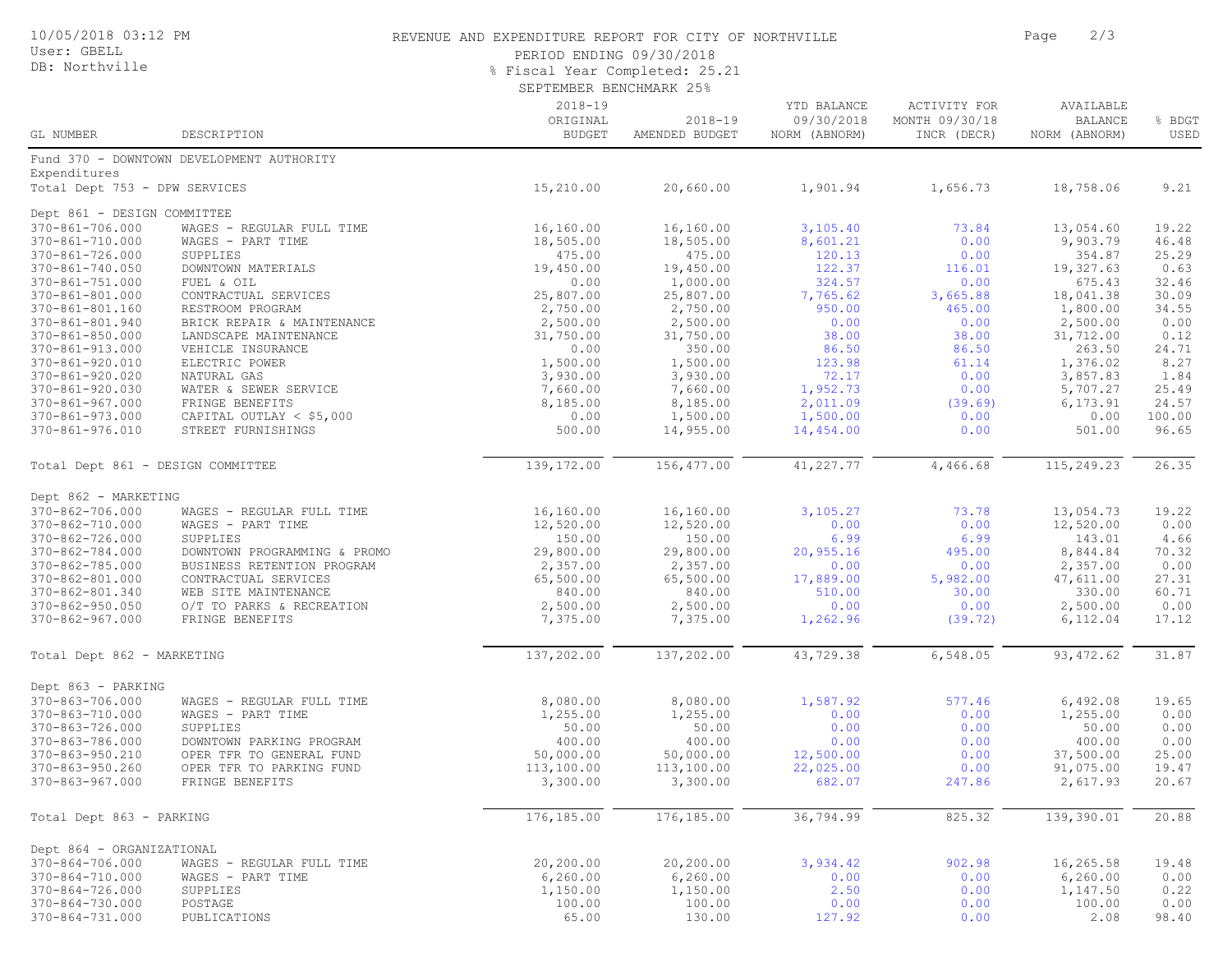| 10/05/2018 03:12 PM |  |  |
|---------------------|--|--|
|---------------------|--|--|

User: GBELL DB: Northville

## REVENUE AND EXPENDITURE REPORT FOR CITY OF NORTHVILLE **FOR SAMILLE PAGE** 3/3

PERIOD ENDING 09/30/2018

% Fiscal Year Completed: 25.21

|  | SEPTEMBER BENCHMARK 25% |  |
|--|-------------------------|--|
|--|-------------------------|--|

| GL NUMBER                                                                                  | DESCRIPTION                                                                              | $2018 - 19$<br>ORIGINAL<br><b>BUDGET</b> | $2018 - 19$<br>AMENDED BUDGET            | YTD BALANCE<br>09/30/2018<br>NORM (ABNORM) | <b>ACTIVITY FOR</b><br>MONTH 09/30/18<br>INCR (DECR) | AVAILABLE<br><b>BALANCE</b><br>NORM (ABNORM) | % BDGT<br>USED                   |
|--------------------------------------------------------------------------------------------|------------------------------------------------------------------------------------------|------------------------------------------|------------------------------------------|--------------------------------------------|------------------------------------------------------|----------------------------------------------|----------------------------------|
|                                                                                            | Fund 370 - DOWNTOWN DEVELOPMENT AUTHORITY                                                |                                          |                                          |                                            |                                                      |                                              |                                  |
| Expenditures<br>370-864-801.190<br>370-864-802.010<br>$370 - 864 - 805.000$                | TECHNOLOGY SUPPORT & SERVICES<br>LEGAL SERVICES - GENERAL<br>AUDITING SERVICES           | 1,490.00<br>3,000.00<br>4,930.00         | 1,490.00<br>3,000.00<br>4,930.00         | 409.60<br>0.00<br>0.00                     | 94.90<br>0.00<br>0.00                                | 1,080.40<br>3,000.00<br>4,930.00             | 27.49<br>0.00<br>0.00            |
| $370 - 864 - 900.000$<br>370-864-910.000<br>$370 - 864 - 920.000$<br>$370 - 864 - 958.000$ | PRINTING & PUBLISHING<br>LIABILITY & PROPERTY INS POOL<br>UTILITIES<br>MEMBERSHIP & DUES | 975.00<br>5,610.00<br>1,420.00<br>958.00 | 975.00<br>4,120.00<br>1,420.00<br>958.00 | 375.26<br>2,398.25<br>354.66<br>825.00     | 375.26<br>741.75<br>118.22<br>350.00                 | 599.74<br>1,721.75<br>1,065.34<br>133.00     | 38.49<br>58.21<br>24.98<br>86.12 |
| $370 - 864 - 960.000$<br>$370 - 864 - 967.000$<br>$370 - 864 - 967.020$                    | EDUCATION & TRAINING<br>FRINGE BENEFITS<br>OVERHEAD - ADMIN & RECORDS                    | 1,400.00<br>8,495.00<br>11,520.00        | 1,400.00<br>8,495.00<br>11,520.00        | 0.00<br>1,700.25<br>2,880.00               | 0.00<br>370.22<br>0.00                               | 1,400.00<br>6,794.75<br>8,640.00             | 0.00<br>20.01<br>25.00           |
| Total Dept 864 - ORGANIZATIONAL                                                            |                                                                                          | 67,573.00                                | 66,148.00                                | 13,007.86                                  | 2,953.33                                             | 53, 140. 14                                  | 19.66                            |
| Dept 865 - ECONOMIC DEVELOPMENT<br>370-865-706.000                                         | WAGES - REGULAR FULL TIME                                                                | 20,200.00                                | 20,200.00                                | 4,146.34                                   | 4,146.34                                             | 16,053.66                                    | 20.53                            |
| 370-865-710.000<br>370-865-726.000<br>370-865-785.000                                      | WAGES - PART TIME<br>SUPPLIES<br>BUSINESS RETENTION PROGRAM                              | 2,505.00<br>200.00<br>1,000.00           | 2,505.00<br>200.00<br>1,000.00           | 0.00<br>0.00<br>0.00                       | 0.00<br>0.00<br>0.00                                 | 2,505.00<br>200.00<br>1,000.00               | 0.00<br>0.00<br>0.00             |
| 370-865-801.000<br>370-865-803.200<br>$370 - 865 - 967.000$                                | CONTRACTUAL SERVICES<br>PLANNING & DESIGN STUDIES<br>FRINGE BENEFITS                     | 5,000.00<br>25,000.00<br>8,205.00        | 5,000.00<br>25,000.00<br>8,205.00        | 0.00<br>0.00<br>1,958.42                   | 0.00<br>0.00<br>1,958.42                             | 5,000.00<br>25,000.00<br>6,246.58            | 0.00<br>0.00<br>23.87            |
|                                                                                            | Total Dept 865 - ECONOMIC DEVELOPMENT                                                    | 62,110.00                                | 62,110.00                                | 6,104.76                                   | 6,104.76                                             | 56,005.24                                    | 9.83                             |
| Dept 945 - DEBT SERVICE<br>370-945-950.490                                                 | OPER TFR TO DEBT SERVICE FUND                                                            | 173,170.00                               | 173,170.00                               | 16,585.00                                  | 16,585.00                                            | 156,585.00                                   | 9.58                             |
| Total Dept 945 - DEBT SERVICE                                                              |                                                                                          | 173,170.00                               | 173,170.00                               | 16,585.00                                  | 16,585.00                                            | 156,585.00                                   | 9.58                             |
| Dept 999 - RESERVE ACCOUNTS<br>370-999-999.000                                             | UNALLOCATED RESERVE                                                                      | 233.00                                   | 0.00                                     | 0.00                                       | 0.00                                                 | 0.00                                         | 0.00                             |
| Total Dept 999 - RESERVE ACCOUNTS                                                          |                                                                                          | 233.00                                   | 0.00                                     | 0.00                                       | 0.00                                                 | 0.00                                         | 0.00                             |
| <b>TOTAL EXPENDITURES</b>                                                                  |                                                                                          | 770,855.00                               | 791,952.00                               | 159, 351.70                                | 39, 139.87                                           | 632,600.30                                   | 20.12                            |
| <b>TOTAL REVENUES</b>                                                                      | Fund 370 - DOWNTOWN DEVELOPMENT AUTHORITY:                                               | 770,855.00                               | 791,952.00                               | 644,594.57                                 | 8,169.94                                             | 147, 357.43                                  | 81.39                            |
| TOTAL EXPENDITURES                                                                         |                                                                                          | 770,855.00                               | 791,952.00                               | 159, 351.70                                | 39, 139.87                                           | 632,600.30                                   | 20.12                            |
| NET OF REVENUES & EXPENDITURES<br>BEG. FUND BALANCE                                        | NET OF REVENUES/EXPENDITURES - 2017-18                                                   | 0.00<br>408, 245.53                      | 0.00<br>408,245.53                       | 485, 242.87<br>408, 245.53<br>(4, 268, 45) | (30, 969.93)                                         | (485, 242.87)<br>(4, 268, 45)                | 100.00                           |
| END FUND BALANCE                                                                           |                                                                                          | 408,245.53                               | 408,245.53                               | 889,219.95                                 |                                                      |                                              |                                  |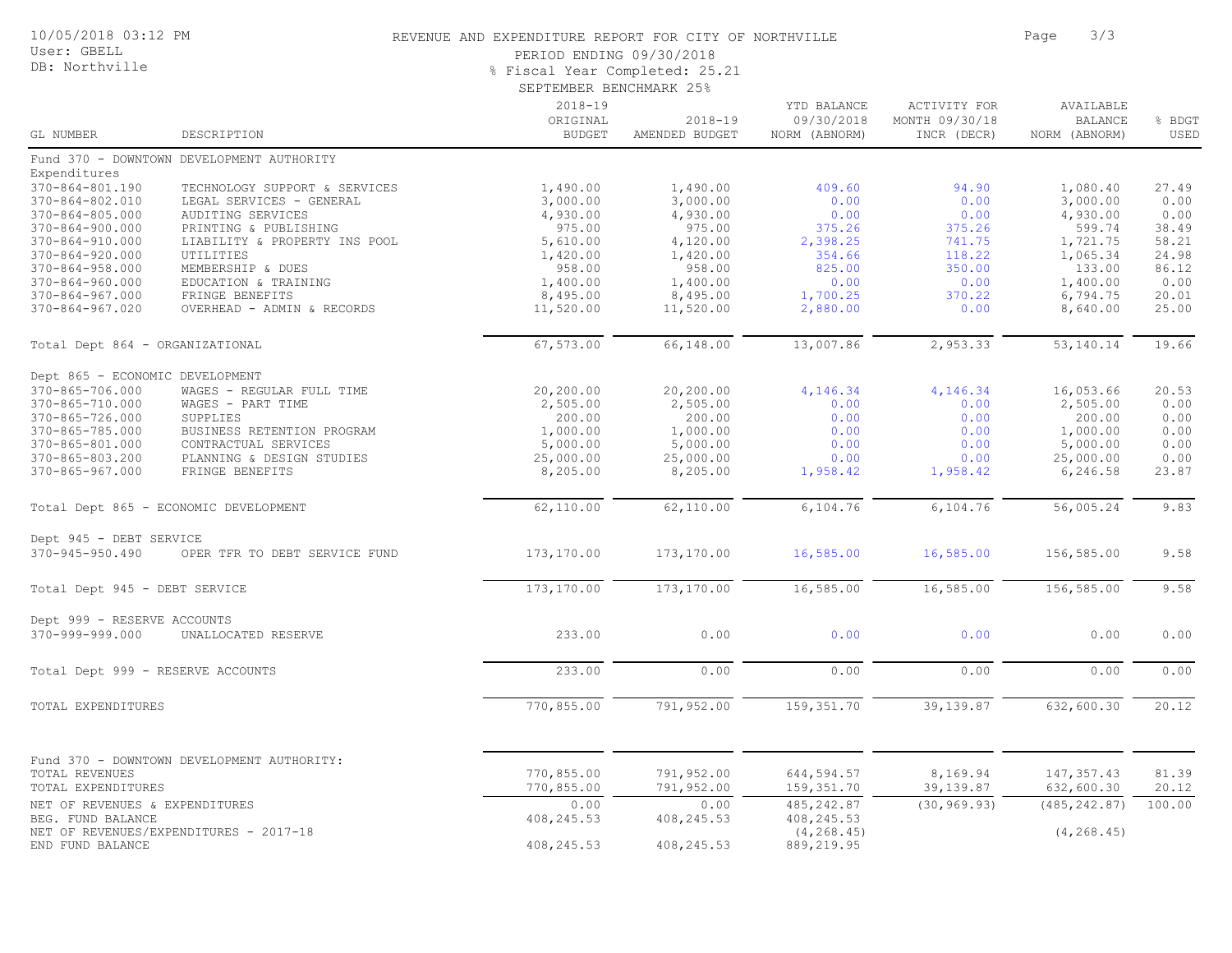User: LWard DB: Northville

#### 10/11/2018 03:48 PM INVOICE GL DISTRIBUTION REPORT FOR CITY OF NORTHVILLE POST DATES 09/01/2018 - 09/30/2018 BOTH JOURNALIZED AND UNJOURNALIZED BOTH OPEN AND PAID

## Attachment 4.b

| GL Number                               | GL Desc                                       | Vendor                                    | Invoice Desc.                                                                      | Invoice                   | Due Date | Amountheck # |        |
|-----------------------------------------|-----------------------------------------------|-------------------------------------------|------------------------------------------------------------------------------------|---------------------------|----------|--------------|--------|
| Fund 370 DOWNTOWN DEVELOPMENT AUTHORITY |                                               |                                           |                                                                                    |                           |          |              |        |
| Dept 861 DESIGN COMMITTEE               |                                               |                                           |                                                                                    |                           |          |              |        |
| 370-861-740.050                         | DOWNTOWN MATERIALS                            | HOME DEPOT CREDIT SERV MULCH AND ZIP TIES |                                                                                    | 6035 3220 2438 3:09/12/18 |          | 116.01       | 108088 |
| 370-861-801.000                         | CONTRACTUAL SERVICES                          | CLEAR RATE COMMUNICATI PHONE & INTERNET   |                                                                                    | 090418                    | 09/12/18 | 299.00       | 500319 |
| 370-861-801.000                         | CONTRACTUAL SERVICES                          | CHARLES J. BURKE                          | LIGHT POLE PAINTING                                                                | 1712                      | 09/12/18 | 800.00       | 108054 |
| 370-861-801.000                         | CONTRACTUAL SERVICES                          | AFP SOUND SYSTEMS                         | WIRELESS SYSTEM FOR TOWN SQUARE                                                    | 2849                      | 09/26/18 | 1,703.00     | 108251 |
| 370-861-801.000                         | CONTRACTUAL SERVICES                          | CHARLES J. BURKE                          | PAINTING LIGHT POSTS                                                               | 91818                     | 09/26/18 | 600.00       | 108166 |
| 370-861-801.000                         | CONTRACTUAL SERVICES                          | COMCAST CORPORATION                       | DOWNTOWN WIFI                                                                      | 92418                     | 09/26/18 | 168.98       | 108186 |
| 370-861-801.000                         | CONTRACTUAL SERVICES                          | COMCAST CORPORATION                       | OFFICE WIFI                                                                        | 91819                     | 09/26/18 | 94.90        | 108187 |
| 370-861-801.160                         | RESTROOM PROGRAM                              | JOHN'S SANITATION                         | SEASONAL PORTA POTTY                                                               | A-53758                   | 09/26/18 | 465.00       | 108204 |
| 370-861-850.000                         | LANDSCAPE MAINTENANCE                         | BEGONIA BROTHERS RETAI FALL DECOR PACKET  |                                                                                    | 103                       | 09/26/18 | 45.00        | 108196 |
| 370-861-913.000                         | VEHICLE INSURANCE                             |                                           | MICHIGAN MUNICIPAL RIS ANNUAL CONTRIBUTION 7/1/18-7/1/19                           | M0001315                  | 09/26/18 | 86.50        | 108195 |
| $370 - 861 - 920.010$                   | ELECTRIC POWER                                | DTE ENERGY                                | ELECTRICITY CHARGES                                                                | 091818                    | 09/26/18 | 61.14        | 108193 |
|                                         |                                               |                                           | Total For Dept 861 DESIGN COMMITTEE                                                |                           |          | 4,439.53     |        |
| Dept 862 MARKETING                      |                                               |                                           |                                                                                    |                           |          |              |        |
| 370-862-726.000                         | SUPPLIES                                      | LORI WARD                                 | BATTERIES FOR MICROPHONE                                                           | 248348                    | 09/26/18 | 6.99         | 108206 |
| 370-862-784.000                         | DOWNTOWN PROGRAMMING & PR(SARALINE LLC        |                                           | PHOTO BOOTH - SKELETONS EVENT                                                      | 20181005002               | 09/26/18 | 495.00       | 108249 |
| 370-862-801.000                         | CONTRACTUAL SERVICES                          | KIMPRINT INC                              | PRINTING SEP/OCT EVENT CARDS                                                       | 56903                     | 09/12/18 | 571.00       | 108055 |
| 370-862-801.000                         | CONTRACTUAL SERVICES                          | GRAPHIC VISIONS INC.                      | SEP/OCT DIRECTORY SIGNAGE                                                          | 55005                     | 09/12/18 | 486.00       | 108085 |
| 370-862-801.000                         | CONTRACTUAL SERVICES                          | SARAH KENNEDY                             | GRAPHIC DESIGN FOR FALL ADS                                                        | 026                       | 09/12/18 | 450.00       | 108096 |
| 370-862-801.000                         | CONTRACTUAL SERVICES                          | SARAH KENNEDY                             | GRAPHIC DESIGN FOR SEP/OCT EVENT CAM 025                                           |                           | 09/12/18 | 675.00       | 108096 |
| 370-862-801.000                         | CONTRACTUAL SERVICES                          |                                           | RENAISSANCE MEDIA LLC SEPTEMBER SEEN MAGAZINE AD                                   | 258913                    | 09/12/18 | 700.00       | 108116 |
| 370-862-801.000                         | CONTRACTUAL SERVICES                          | JEANNE A. MICALLEF                        | MONTHLY PR RETAINER                                                                | NORTHVILLE 10-18 09/26/18 |          | 2,000.00     | 108170 |
| 370-862-801.000                         | CONTRACTUAL SERVICES                          | JEANNE A. MICALLEF                        | EVENT PLANNING AND SOCIAL MEDIA                                                    | NORTHVILLE 10-18 09/26/18 |          | 1,100.00     | 108170 |
| 370-862-801.340                         | WEB SITE MAINTENANCE                          | LORI WARD                                 | REIMBURSE MONTHLY LISTSERV                                                         | MC09396641                | 09/26/18 | 30.00        | 108206 |
|                                         |                                               |                                           | Total For Dept 862 MARKETING                                                       |                           |          | 6,513.99     |        |
| Dept 864 ORGANIZATIONAL                 |                                               |                                           |                                                                                    |                           |          |              |        |
| 370-864-801.190                         | TECHNOLOGY SUPPORT & SERVINORTHVILLE TOWNSHIP |                                           | AUG IT SERVICES                                                                    | 1800002472                | 10/09/18 | 133.00       | 108285 |
| 370-864-801.190                         | TECHNOLOGY SUPPORT & SERVICOMCAST CORPORATION |                                           | OFFICE WIFI                                                                        | 91819                     | 09/26/18 | 94.90        | 108187 |
| 370-864-805.000                         | AUDITING SERVICES                             | PLANTE MORAN                              | AUDIT SERVICES                                                                     | 1579868                   | 10/09/18 | 3,220.00     | 108286 |
| 370-864-910.000                         |                                               |                                           | LIABILITY & PROPERTY INS IMICHIGAN MUNICIPAL RIS ANNUAL CONTRIBUTION 7/1/18-7/1/19 | M0001315                  | 09/26/18 | 741.75       | 108195 |
| $370 - 864 - 920.000$                   | UTILITIES                                     | CLEAR RATE COMMUNICATI PHONE & INTERNET   |                                                                                    | 090418                    | 09/12/18 | 43.22        | 500319 |
| $370 - 864 - 958.000$                   | MEMBERSHIP & DUES                             | NATIONAL MAIN STREET C MEMBERSHIP         |                                                                                    | 57272                     | 09/26/18 | 350.00       | 108163 |
|                                         |                                               |                                           |                                                                                    |                           |          |              |        |

Total For Dept 864 ORGANIZATIONAL 4,582.87

Total For Fund 370 DOWNTOWN DEVELOPMENT AUTHORITY 15,536.39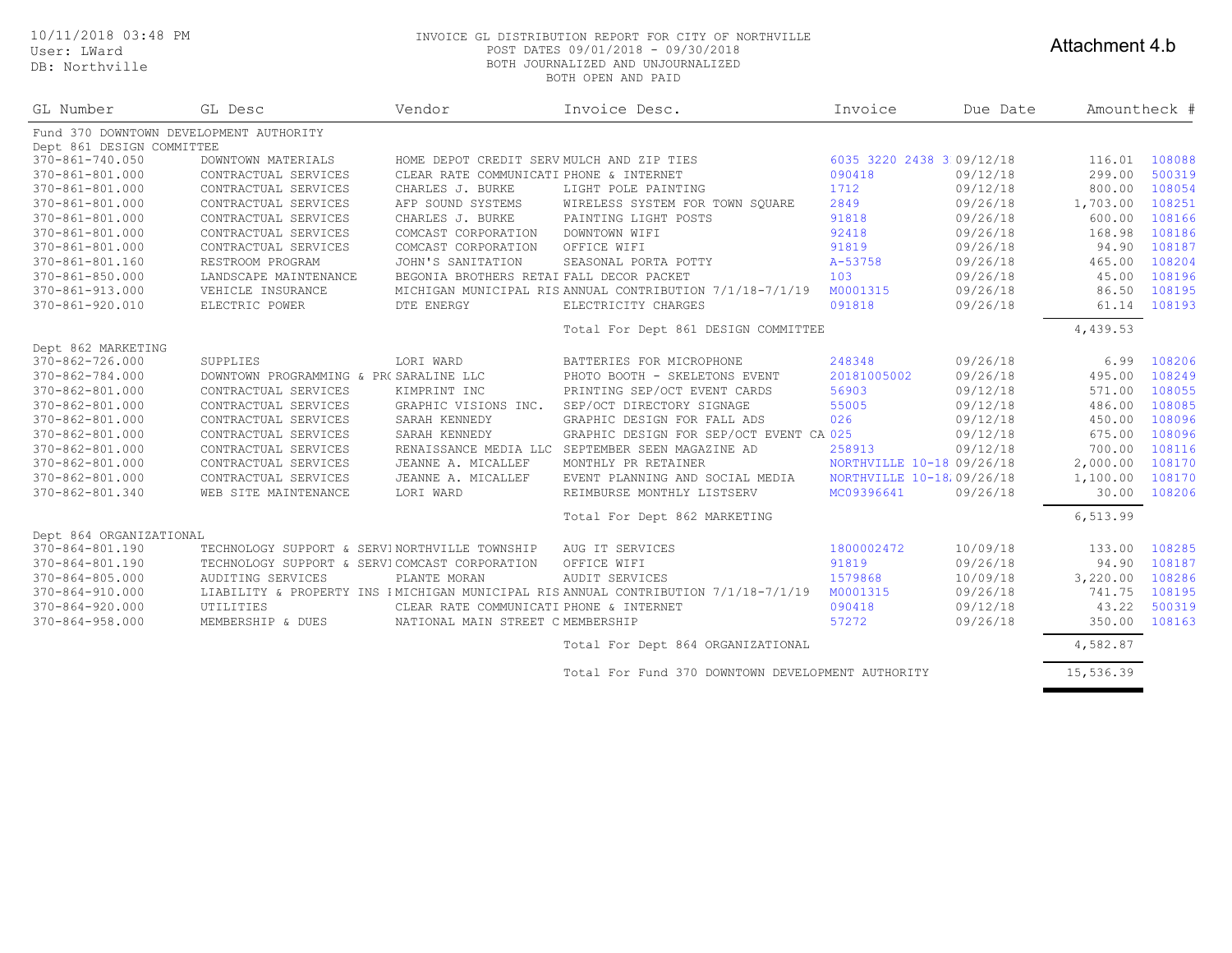# **DOWNTOWN DEVELOPMENT AUTHORITY Regular Meeting of September 18, 2018 Meeting Room A**

The regular meeting of the DDA Board was called to order at 8:05 a.m.

## **ROLL CALL**

**Present:** *Mayor Ken Roth, Chairman Shawn Riley, Carolann Ayers, Margene Buckhave, John Casey, Aaron Cozart, Jeri Johnson, Jim Long, Robert Miller, Greg Presley, Mary Starring*

**Absent:** *None*

**Also Present:** *Patrick Sullivan/City Manager, Lori Ward/DDA Executive Director, Marilyn Price/City Council, Fred Sheill/resident* 

## **AUDIENCE COMMENTS** None

## **APPROVAL OF AGENDA AND CONSENT AGENDA**

Consent Agenda

- a. August 2018 Financial Statement (Attachment 4.a)
- b. August 2018 Invoice Report (Attachment 4.b)
- c. August 21, 2018 Meeting Minutes (Attachment 4.c)

Long stated that the meeting minutes should reflect his recommendation of using 5 sack concrete as well as 5" of concrete on the sidewalk pours as part of the Secondary Streetscape Design Guidelines.

**Motion by Ayers, seconded by Casey** to approve the Agenda and Consent Agenda as amended. **Motion carried unanimously**.

# **PURCHASE OF US FLAGS FOR DOWNTOWN**

Ward is requesting approval from the DDA Board to replace the US flags in the downtown area. It has been 15 years since the flags were last replaced and they are in poor shape. The flags frequently get caught on the finials of the light fixtures and snag or tear. Ward researched flag vendors in the metro area talking to several that have done previous work with the City of Northville. The original count for the flag replacement was provided by DPW. Ward has since discovered that the number provided included several areas that are not in the DDA Boundaries. These areas are located primarily along Center Street. DPW usually installs flags from 7 Mile to 8 Mile Road.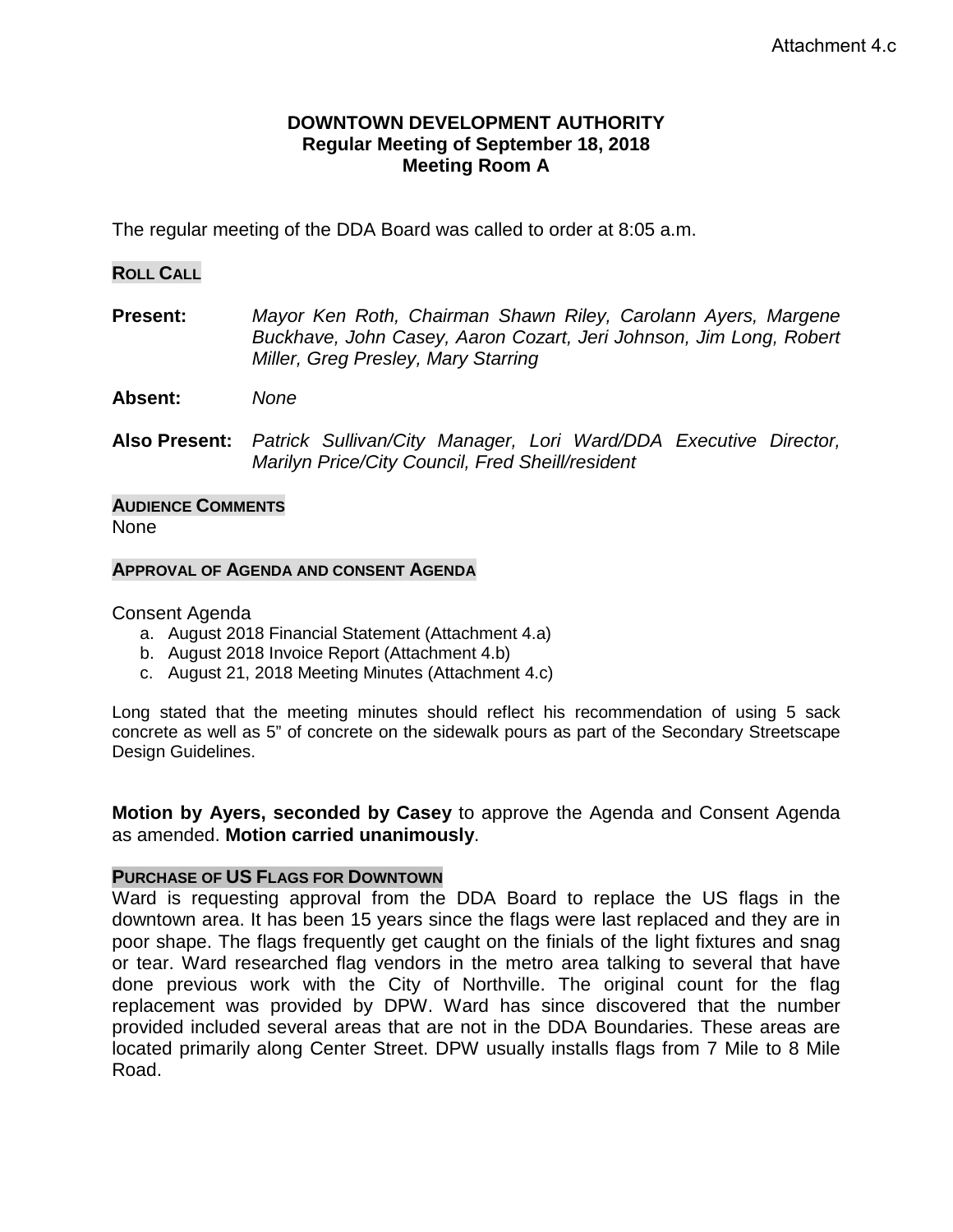Ward is recommending that the DDA purchase the flags through Signs by Tomorrow of Novi who is a current vendor with the City. The order would include flags in the DDA area only, plastic wrapper ring attachments, and approximately 2 dozen flag poles to replace poles that are damaged.

Ward stated that she would contact DPW to determine if they want to place an order for flags to install in areas outside of the DDA boundaries. When the current flags were purchased 15 years ago, the DDA and DPW purchased the flags jointly in an effort to cover more of the City with flags and have them appear the same.

Long inquired how large the flags were. Ward responded that the nylon flags are 3' x 5' and made in the US. Long noted that the problem of the flags catching on the light poles will remain.

Price suggested that the DDA seek sponsorship from the community for the flags. They could be recognized in the Northville Record for their contribution. The cost of the flags is roughly \$26. Price thinks that there would be many community members who would be interested in sponsoring flag based on the participation level of the Chamber Veteran banner program. Long asked how many times a year flags are installed and Ward responded 3-4 times.

Miller suggested that we could explore adding counter weights to the flags to avoid the flags getting caught on the street lights.

**Motion by Long, seconded by Casey to** approve the purchase of flags, wrapper rings and poles within the DDA district from Signs by Tomorrow and explore sponsorship opportunities. **Motion carried unanimously**.

# **COMMITTEE INFORMATION AND UPDATES**

- a. *Design Committee*
	- Piano was installed in Old Church Square prior to Heritage Festival. The piano received a lot of use over the weekend. Buckhave supplied the DDA photos. There was a question of whether the DDA should have the piano tuned. There are a few items that still need to be addressed including adding a back panel, waterproofing the piano, adding signage, and developing a cover.
	- A mural committee, led by Chuck Murdock, has been meeting to discuss location, application method and content to install a downtown mural. Currently favored location would be the side of Lucy and the Wolf. Johnson asked if the mural was permanent. Ward responded that the murals have a 5- 7 year lifespan.
	- Interest in continuing the program that was started by the Chamber of Commerce and let by Michelle Fecht to provide historic research and photos of the 4 corners of downtown. The Design Committee would like to expand that program to have installation recognizing other significant buildings and events. Roth asked how the DDA would address the discoloration of the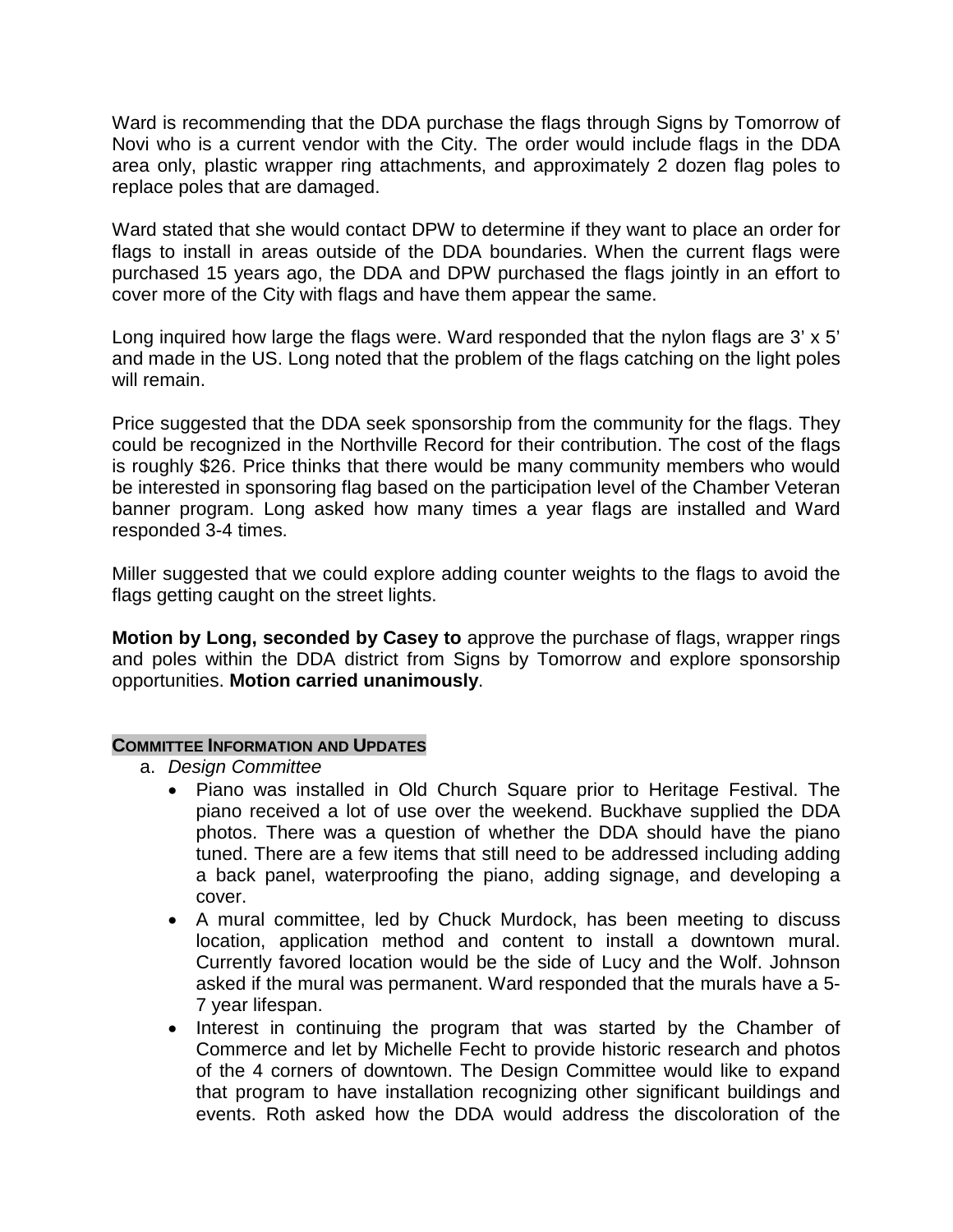building of the fading of the brick where it is not covered up? Sullivan asked if there would be a public input process for the images. Ward stated the only public input process envisioned now is the HDC approval process.

- Ward directed the Board to the Design Committee minutes from the August Design Committee meeting for more details.
- Ayers pointed out that in the Design Committee minutes there is a section that stated that the DDA has been contacted by Ginovus, consulting firm working with Watermark developers one of the developers of the Northville Downs. Watermark expressed interest in working with the DDA to capture future TIF revenue for the Northville Downs project to help finance the project. Ward stated that she responded to the letter by requesting more information from the developer. No action has been taken. Ayers stated that this request is a kin to a tax abatement, which the City has never granted. Long asked how much money the developer was asking for. Ward responded that they are asking for 50% of new TIF revenue generated by the project over a ten year period.

# b. *Marketing Mix Committee*

- The Marketing Committee did not meet in September due to a scheduling conflict.
- Skeletons are Alive kickoff party is scheduled for Friday, October  $5<sup>th</sup>$  from 6-9 pm. The DDA has a presenting sponsor this year, Next Home All Pro Realty and Community Financial is also an event sponsor. The DDA has sold over 20 skeleton sponsors, 8 new skeleton sponsors and one donation – Northville Square. The DDA retires 8 skeletons every year and replaces with new poses to keep the event fresh. The Dale Hicks band will be playing, food trucks, photobooth, street performers, and dancers.
- Scars on 45 concert raised \$1200 for Living and Learning Center. Sunday was a slow day for the event. In the future a different date would be better.
- c. *Parking Committee*
	- No meeting has been held in September.
	- Ward noted that she has a meeting set up with the downtown resident to discuss his concerns regarding the decision that the Parking Committee made concerning the location of Residential Overnight Parking designated spaces and the monthly permit fee.
- d. *Organizational Committee*
	- Ayers let the Committee know that the Organizational Committee has met to work on the 1<sup>st</sup> Quarter Budget Amendments. Ayers informed the group that shortly after the DDA's 2018-19 budget was approved by the Board and City Council that unexpected expenditures were allocated to the DDA for DPW services and downtown maintenance. These expenditures were not included in the approved budget and will need to be addressed through the budget amendment process. Ayers added that since there is not a firm number for these new expenses it makes it hard to know if we have available funds for projects like the new flag purchase.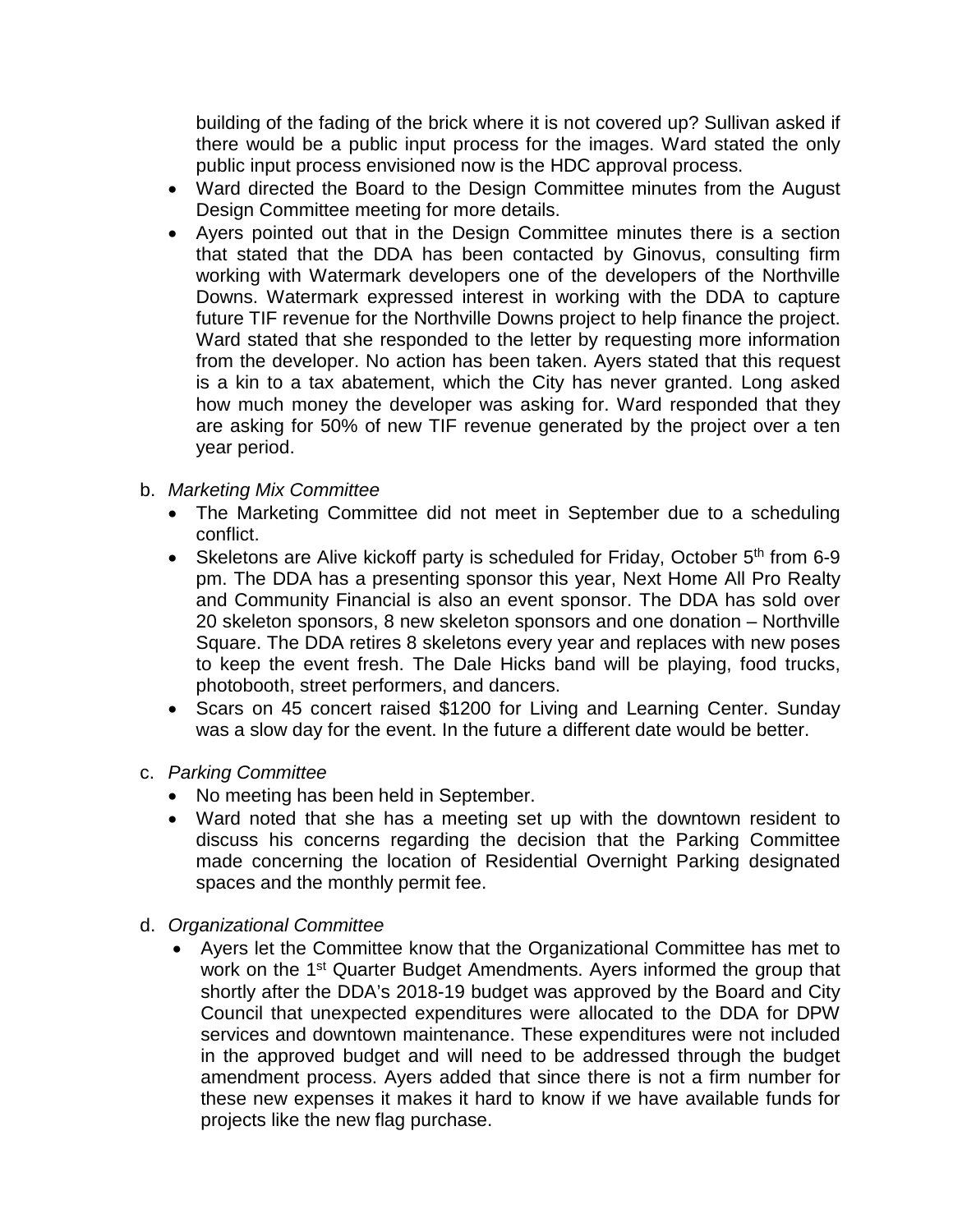- A goal of the Organizational Committee is to get someone into the DDA office to assist the Director with the workload. It is difficult to move forward on hiring when we do not know what funds will be available. Riley asked if there was any progress made on hiring an office employee. Ward stated that there has been on progress.
- The Organizational Committee will meet and come up with some ideas on how to move forward.

# e. *Economic Development Committee*

- The majority of the discussions at the EDC meeting are surrounding the Northville Downs project. There is an October  $2<sup>nd</sup>$  Planning Commission meeting where PUD eligibility will be discussed.
- The EDC has met twice to discuss the project further and put together a summary of the Committee's comments to share with the Planning Commission. Chair Cozart and Ward will be meeting to take all of the Committee's comments and combine them into one statement.
- Casey asked if the Committee has prioritized all of the issues surrounding the project including: traffic, density, daylighting the river, farmers marketing, commercial development. Cozart responded that the Committee will be working on prioritizing the issues.
- Presley thinks that it is important to have a grid layout for the project, similar to Northville's existing neighborhoods. Presley asked whether the layout is addressed in the City's Master Plan.
- Ayers asked if the developers were addressing the circulation and traffic. Sullivan replied that the City's traffic engineers, OHM, have reviewed the developer's proposal and suggested a roundabout at 7 Mile and Sheldon to improve the level of service. Ward suggested that another roundabout be added at Hutton extended, Hines and 7 Mile Road. This would require a bridge over Johnson creek.
- Starring attending a recent meeting held by the developers at the Garage. The issues expressed included daylighting river, farmers' market, traffic, density, and parking.
- Ayers asked how much this project would increase the population of the City. Presley responded it would increase the population by 1200 residents.
- Casey asked about how the development will impact the flood plain.
- City's attorney is looking into how to guarantee that the benefits that are being proposed by the developer are delivered in future phases of the project if the first phase of the project is getting increased density or other benefits.
- Ayers stated that she has been approached by a number of residents and neighbors with comments and concerns.
- Sullivan reminded the Board that the developer is not proposing to daylight the river, primarily due to cost. Cozart stated that with the current layout of the project, if the river was not daylighted now, it could not be accommodated in a future phase.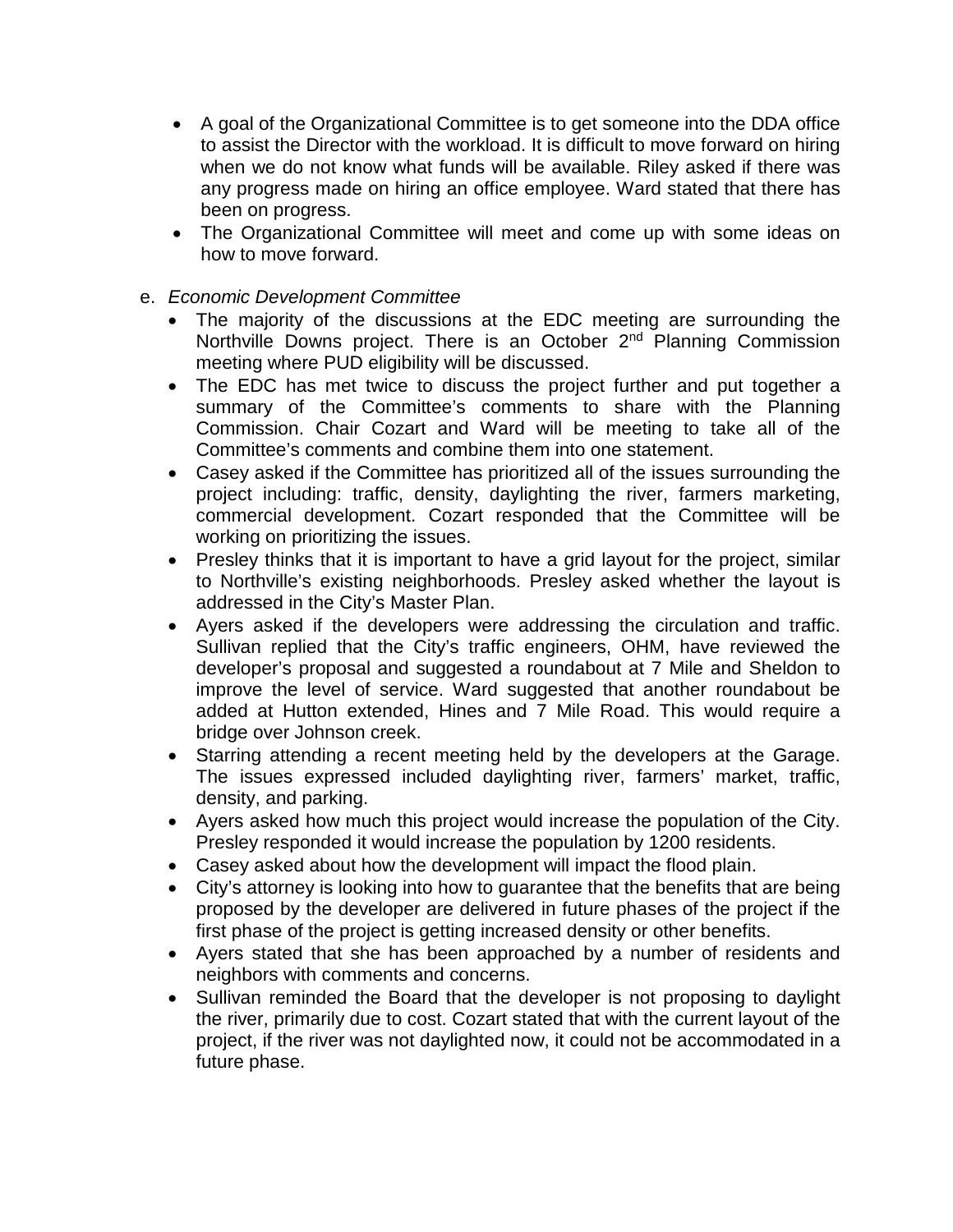# **FUTURE MEETINGS/ IMPORTANT DATES**

Future Meetings / Important Dates

- a. Marketing Committee October 4
- b. Skeletons Are Alive October 5
- c. Design Committee October 8
- d. Executive Committee October 10
- e. Great Pumpkin Festival October 13 14
- f. Economic Development Committee October 15
- g. DDA Board Meeting October 16
- h. Witches Night Out October 19
- i. Trick or Treat Trail October 20
- j. Streets of Treats October 27
- k. Dog Park Costume Contest October 28
- l. Trick or Treating October 31

# **BOARD AND STAFF COMMUNICATIONS**

Mayor Roth mentioned that there is a public informational meeting scheduled for September  $20<sup>th</sup>$  at 6:00 pm at the Northville Community Center for the City to disseminate information regarding the November Road Bond. There will be another meeting held in October. There is a group that has been formed, Neighbors for Better Streets, to get information about the road bond out.

The next DDA Board meeting is October 16, 2018 **Meeting adjourned at 9:45 am**

Respectfully submitted,

Lori M. Ward, Director Northville Downtown Development Authority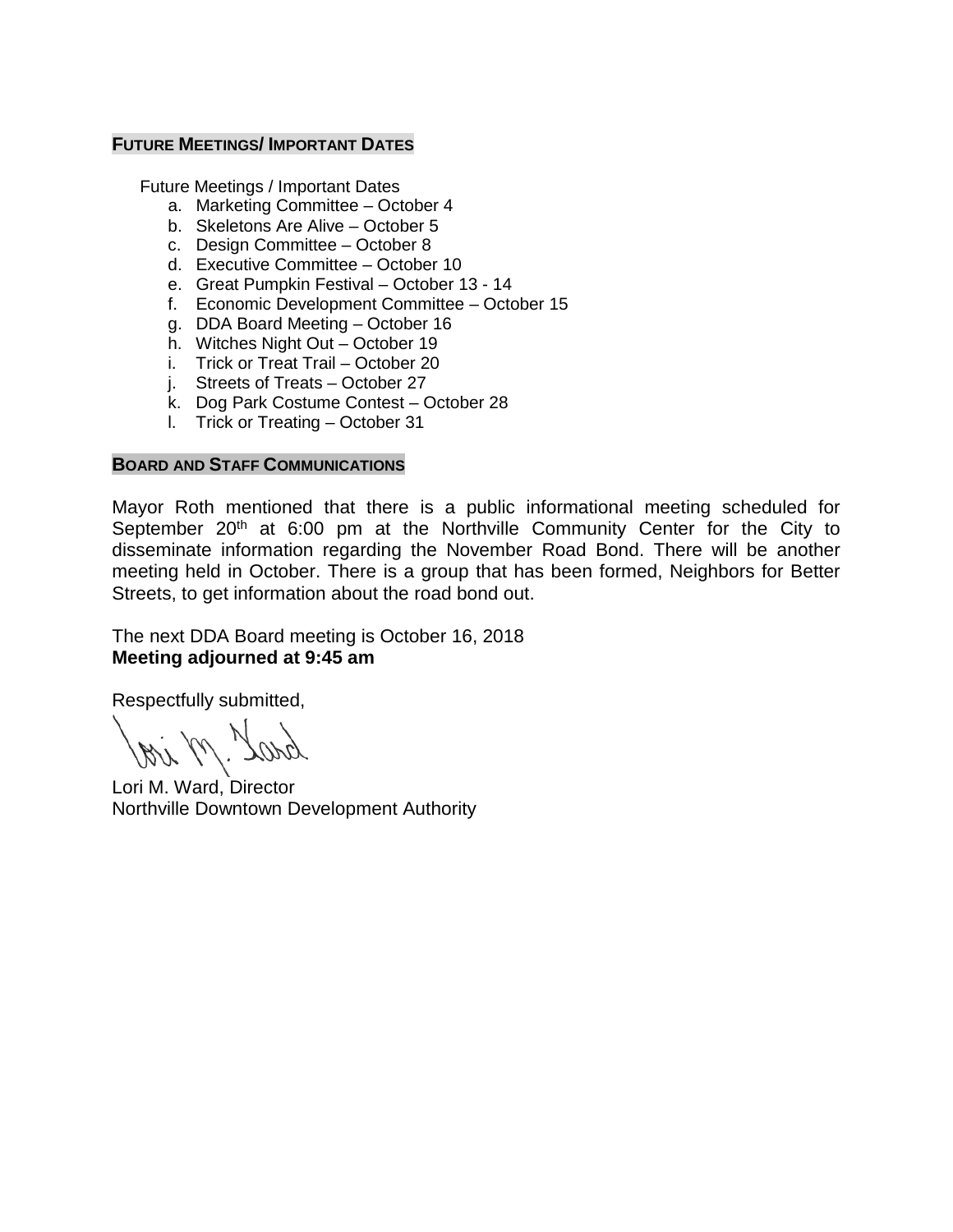# Attachment 5.a

|                                        | <b>City of Northville</b>                               | TIF Plan #   | \$<br>\$<br>\$<br>\$<br>\$<br>$\boldsymbol{\mathsf{S}}$<br>$\,$<br>\$<br>\$<br>\$<br>\$<br>\$<br>\$<br>\$<br>$\sqrt[6]{3}$<br>$\sqrt[6]{\frac{1}{2}}$<br>\$<br>\$<br>$$\mathbb{S}$$ | For CY taxes |
|----------------------------------------|---------------------------------------------------------|--------------|-------------------------------------------------------------------------------------------------------------------------------------------------------------------------------------|--------------|
|                                        | <b>Northville DDA</b>                                   |              |                                                                                                                                                                                     | 2017         |
|                                        | Annual Report on Status of Tax Increment Financing Plan |              |                                                                                                                                                                                     |              |
| Revenue:                               |                                                         |              |                                                                                                                                                                                     |              |
|                                        | Tax Increment Revenues July 2017                        |              |                                                                                                                                                                                     | 560,049      |
|                                        | Tax Increment Revenues December 2017                    |              |                                                                                                                                                                                     | 86,796       |
|                                        | Property taxes - from DDA levy                          |              |                                                                                                                                                                                     | 56,823       |
|                                        | Interest                                                |              |                                                                                                                                                                                     | 890          |
|                                        | PPT TIF loss reimbursement                              |              |                                                                                                                                                                                     | 36,178       |
|                                        | Other income                                            |              |                                                                                                                                                                                     | 7,680        |
|                                        |                                                         | Total        |                                                                                                                                                                                     | 748,416      |
| <b>Bond Reserve</b>                    |                                                         |              |                                                                                                                                                                                     |              |
| Expenditures                           |                                                         |              |                                                                                                                                                                                     |              |
|                                        | Design                                                  |              |                                                                                                                                                                                     | 199,768      |
|                                        | Marketing                                               |              |                                                                                                                                                                                     | 138,513      |
|                                        | Parking                                                 |              |                                                                                                                                                                                     | 166,741      |
|                                        | Organizational                                          |              |                                                                                                                                                                                     | 65,244       |
|                                        | <b>Public Works</b>                                     |              |                                                                                                                                                                                     | 10,065       |
|                                        | Debt Service - LTGO Streetscape Improvement Bonds       |              |                                                                                                                                                                                     |              |
|                                        | Principal                                               |              |                                                                                                                                                                                     | 135,000      |
|                                        | Interest                                                |              |                                                                                                                                                                                     | 37,355       |
|                                        |                                                         | Total        |                                                                                                                                                                                     | 752,686      |
| <b>Outstanding bonded Indebtedness</b> |                                                         |              |                                                                                                                                                                                     |              |
|                                        | Principal                                               |              |                                                                                                                                                                                     | 1,070,000    |
|                                        | Interest                                                |              |                                                                                                                                                                                     | 136,089      |
|                                        |                                                         | <b>Total</b> |                                                                                                                                                                                     | 1,206,089    |

|                                | <b>Current Taxable Value</b> | Initial (base year) Assessed Value | <b>Captured Value</b> |
|--------------------------------|------------------------------|------------------------------------|-----------------------|
| Ad valorem PRE Real            | 599.104                      | 522,019 \$                         | 77,085                |
| Ad valorem non-PRE Real        | 28,303,498                   | 5,539,129 \$                       | 22,764,369            |
| Ad valorem commercial personal | 2.549.800                    | 742.140                            | 1,807,660             |
|                                | 31.452.402                   | 6.803.288                          | 24,649,114            |
|                                |                              |                                    |                       |

# **Tax Increment Revenues Received**

| <u>A INCIGNIENI REVENUES RECEIVEU</u> |                                           |       |         |
|---------------------------------------|-------------------------------------------|-------|---------|
|                                       | <b>From Wayne County</b>                  |       | 192,802 |
|                                       | From City of Northville                   |       | 377,034 |
|                                       | <b>From Northville District Library</b>   |       | 27,944  |
|                                       | <b>From Schoolcraft Community College</b> |       | 43,791  |
|                                       | From Huron Clinton Metropolitan Authority |       | 5,274   |
|                                       |                                           | Total | 646,845 |

Number of Jobs Created 52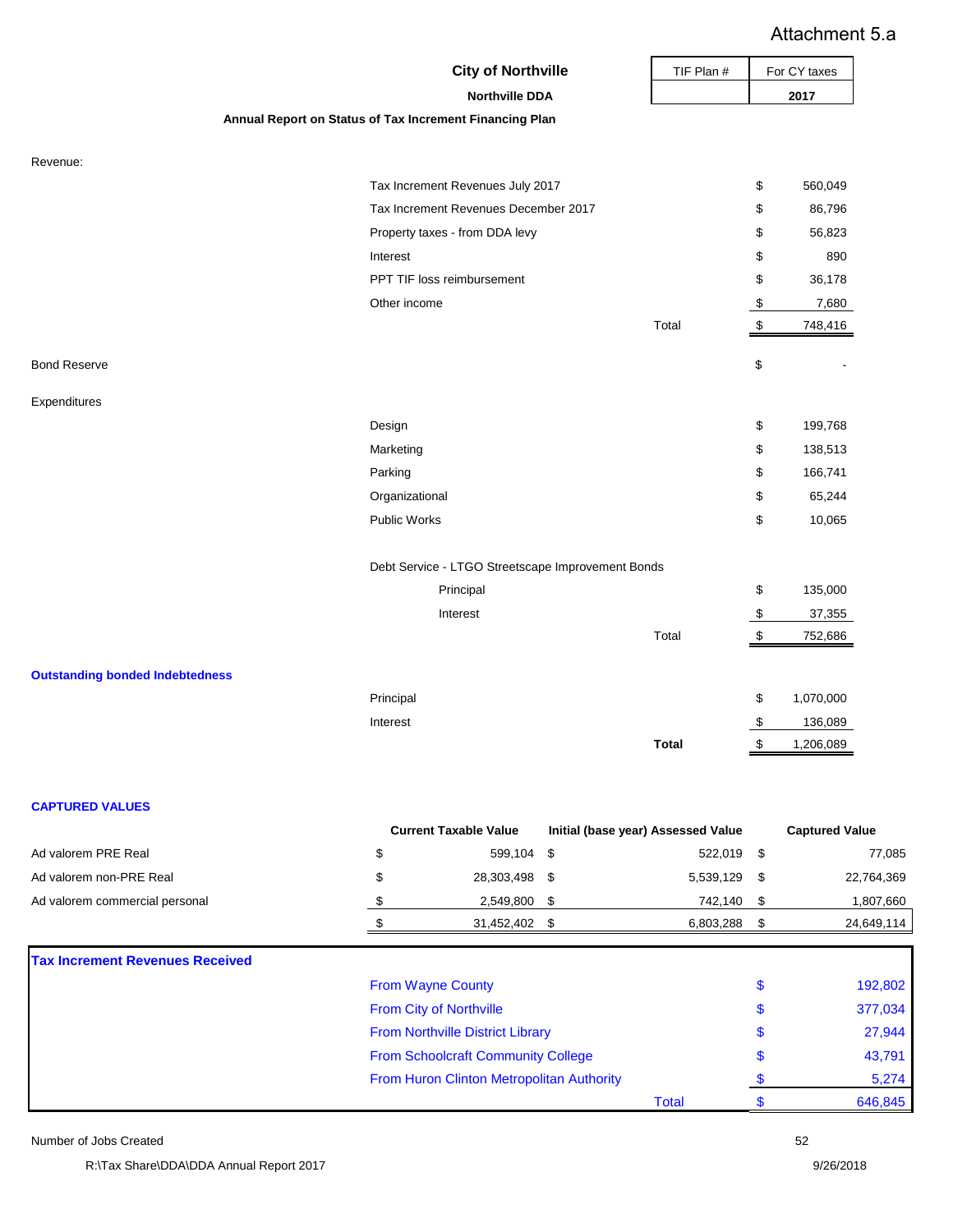#### 10/02/2018 08:12 AM User: swiktorowski

## DB: Northville

#### QUARTERLY BUDGET AMENDMENT REPORT FOR CITY OF NORTHVILLE

Attachment 5.b

# Year Ended 06/30/2019

1ST QUARTER BUDGET AMENDMENTS Fund 370 DOWNTOWN DEVELOPMENT AUTHORITY

| GL NUMBER                    | DESCRIPTION                    | ADOPTED<br><b>BUDGET</b> | QTR 1<br>AMENDMENTS | QTR 2<br>AMENDMENTS | QTR <sub>3</sub><br>AMENDMENTS | QTR 4<br>AMENDMENTS | FINAL<br>AMENDED<br><b>BUDGET</b> | YTD<br>ACTUAL | PCT OF<br><b>BUDGET</b><br>USED |
|------------------------------|--------------------------------|--------------------------|---------------------|---------------------|--------------------------------|---------------------|-----------------------------------|---------------|---------------------------------|
| DEPT: 000-                   |                                |                          |                     |                     |                                |                     |                                   |               |                                 |
| COMMUNITY CENTER REVENUES    |                                |                          |                     |                     |                                |                     |                                   |               |                                 |
| $370 - 000 - 659.110$        | RENTS-SHORT TERM               | 150                      | 250                 | $\mathbf 0$         | $\mathbf{0}$                   | $\mathbf 0$         | 400                               | 400           | 100.00                          |
|                              |                                |                          |                     |                     |                                |                     |                                   |               |                                 |
|                              | COMMUNITY CENTER REVENUES      | 150                      | 250                 | $\circ$             | $\circ$                        | $\circ$             | 400                               | 400           | 100.00                          |
| GRANTS & OTHER LOCAL SOURCES |                                |                          |                     |                     |                                |                     |                                   |               |                                 |
| 370-000-586.020              | SPONSORSHIPS                   | 8,000                    | $\mathbf 0$         | $\mathbf 0$         | $\mathbf 0$                    | $\mathbf{0}$        | 8,000                             | 5,200         | 65.00                           |
|                              | GRANTS & OTHER LOCAL SOURCES   | 8,000                    | $\circ$             | $\circ$             | $\circ$                        | $\circ$             | 8,000                             | 5,200         | 65.00                           |
| INTEREST                     |                                |                          |                     |                     |                                |                     |                                   |               |                                 |
| $370 - 000 - 664.000$        | INTEREST - COMERICA INVESTMENT | 2,500                    | $\overline{0}$      | $\mathbf{0}$        | $\mathbf{0}$                   | $\mathbf 0$         | 2,500                             | 586           | 23.44                           |
| 370-000-664.190              | INTEREST - MI CLASS INVESTMENT | $\circ$                  | 100                 | $\Omega$            | $\mathbf{0}$                   | $\mathbf 0$         | 100                               | 66            | 65.70                           |
| $370 - 000 - 664.200$        | LONG TERM INVESTMENT EARNINGS  | 5,000                    | $\overline{0}$      | $\Omega$            | $\Omega$                       | $\mathbf{0}$        | 5,000                             | 1,059         | 21.17                           |
| $370 - 000 - 664.300$        | UNREALIZED MARKET CHANGE IN IN | (2,000)                  | $\mathbf{0}$        | $\Omega$            | $\Omega$                       | $\mathbf{0}$        | (2,000)                           | 520           | (26.02)                         |
| $370 - 000 - 664.400$        | INVESTMENT POOL BANK FEES      | (600)                    | $\mathbf 0$         | $\Omega$            | $\mathbf{0}$                   | $\mathbf 0$         | (600)                             | (65)          | 10.84                           |
| $370 - 000 - 664.500$        | INVESTMENT ADVISORY FEES       | (750)                    | $\mathbf 0$         | $\Omega$            | $\Omega$                       | $\mathbf 0$         | (750)                             | (111)         | 14.76                           |
| $370 - 000 - 664.600$        | BANK LOCKBOX FEES              | (300)                    | $\mathbf{0}$        | $\Omega$            | $\Omega$                       | $\mathbf{0}$        | (300)                             | (67)          | 22.33                           |
|                              | INTEREST                       | 3,850                    | 100                 | $\circ$             | $\circ$                        | $\circ$             | 3,950                             | 1,988         | 50.33                           |
| MISCELLANEOUS REVENUES       |                                |                          |                     |                     |                                |                     |                                   |               |                                 |
| 370-000-666.000              | MISCELLANEOUS REVENUE          | 200                      | $\overline{0}$      | $\mathbf 0$         | $\mathbf 0$                    | $\mathbf{0}$        | 200                               | 125           | 62.50                           |
| 370-000-687.010              | MMRMA DISTRIBUTION             | $\circ$                  | 2,390               | $\mathbf 0$         | $\mathbf 0$                    | $\mathbf{0}$        | 2,390                             | 2,390         | 99.98                           |
|                              | MISCELLANEOUS REVENUES         | 200                      | 2,390               | $\circ$             | $\circ$                        | $\circ$             | 2,590                             | 2,515         | 97.08                           |
| PROPERTY TAXES               |                                |                          |                     |                     |                                |                     |                                   |               |                                 |
| 370-000-403.000              | CURRENT PROPERTY TAXES         | 669,444                  | $\mathbf 0$         | $\Omega$            | $\mathbf{0}$                   | $\mathbf 0$         | 669,444                           | 580,377       | 86.70                           |
| 370-000-403.010              | DDA OPERATING LEVY             | 58,211                   | $\mathbf{0}$        | $\Omega$            | $\mathbf{0}$                   | $\mathbf 0$         | 58,211                            | 54,046        | 92.85                           |
| 370-000-403.040              | LOCAL COMMUNITY STABILIZATION  | 36,000                   | (3, 959)            | $\mathbf{0}$        | $\mathbf 0$                    | $\mathbf 0$         | 32,041                            | $\circ$       | 0.00                            |
| 370-000-418.000              | PROPERTY TAXES - OTHER         | (5,000)                  | $\mathbf{0}$        | $\mathbf 0$         | $\mathbf{0}$                   | $\mathbf 0$         | (5,000)                           | 0             | 0.00                            |
|                              |                                |                          |                     |                     |                                |                     |                                   |               |                                 |
|                              | PROPERTY TAXES                 | 758,655                  | (3, 959)            | $\circ$             | $\circ$                        | $\circ$             | 754,696                           | 634,423       | 84.06                           |
| FUND BALANCE RESERVE         |                                |                          |                     |                     |                                |                     |                                   |               |                                 |
| $370 - 000 - 699.010$        | APPROP OF PRIOR YEAR'S SURPLUS | $\circ$                  | 22,316              | $\mathbf 0$         | $\mathbf 0$                    | $\mathbf{0}$        | 22,316                            | $\circ$       | 0.00                            |
|                              | FUND BALANCE RESERVE           | $\circ$                  | 22,316              | $\circ$             | $\circ$                        | $\circ$             | 22,316                            | 0             | 0.00                            |
| TOTALS FOR DEPT 000-         |                                | 770,855                  | 21,097              | $\circ$             | $\circ$                        | $\circ$             | 791,952                           | 644,526       | 81.38                           |
|                              |                                |                          |                     |                     |                                |                     |                                   |               |                                 |
| TOTAL Revenues               |                                | 770,855                  | 21,097              | $\circ$             | $\mathbb O$                    | $\circ$             | 791,952                           | 644,526       | 81.38                           |
| DEPT: 753-DPW SERVICES       |                                |                          |                     |                     |                                |                     |                                   |               |                                 |
| 370-753-706.000              | WAGES - REGULAR FULL TIME      | 5,485                    | 2,500               | $\mathbf{0}$        | $\circ$                        | $\overline{0}$      | 7,985                             | 833           | 10.43                           |
| 370-753-707.000              | WAGES - REGULAR OVERTIME       | 570                      | $\mathbf{0}$        |                     |                                |                     | 570                               | $\circ$       | 0.00                            |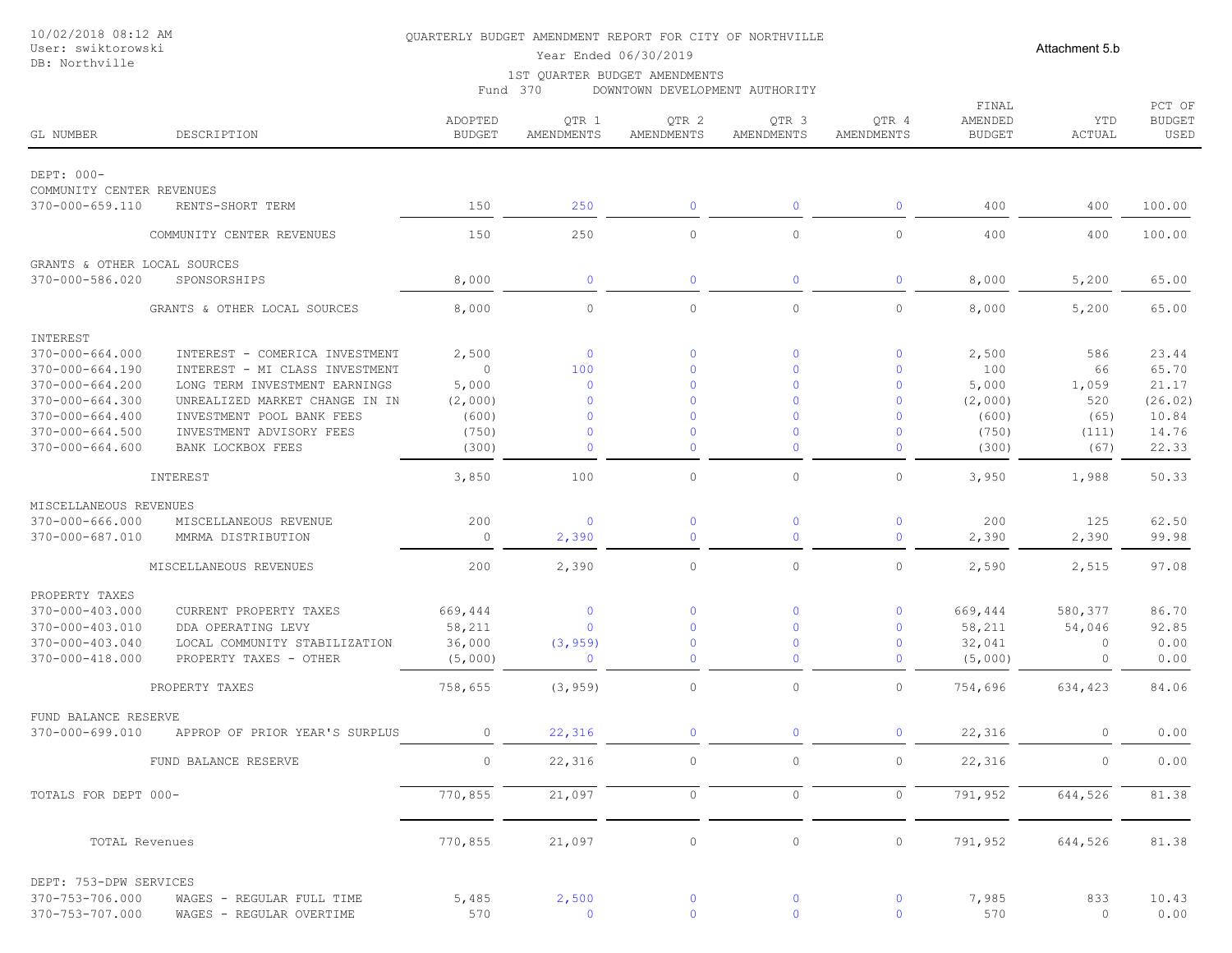### DB: Northville

## QUARTERLY BUDGET AMENDMENT REPORT FOR CITY OF NORTHVILLE **Formulation** Page: 2/3

Year Ended 06/30/2019

#### 1ST QUARTER BUDGET AMENDMENTS

Fund 370 DOWNTOWN DEVELOPMENT AUTHORITY

| GL NUMBER                          | DESCRIPTION                                          | ADOPTED<br><b>BUDGET</b> | QTR 1<br>AMENDMENTS | QTR 2<br>AMENDMENTS        | QTR 3<br>AMENDMENTS | QTR 4<br>AMENDMENTS        | FINAL<br>AMENDED<br><b>BUDGET</b> | YTD<br>ACTUAL  | PCT OF<br><b>BUDGET</b><br>USED |
|------------------------------------|------------------------------------------------------|--------------------------|---------------------|----------------------------|---------------------|----------------------------|-----------------------------------|----------------|---------------------------------|
|                                    |                                                      |                          | $\overline{0}$      |                            | $\mathbf{0}$        |                            |                                   |                |                                 |
| 370-753-939.000<br>370-753-943.000 | <b>AUTOMOTIVE SERVICE</b><br>EQUIPMENT RENTAL - CITY | 500<br>2,650             | 750                 | $\mathbf 0$<br>$\mathbf 0$ | $\mathbf 0$         | $\mathbf 0$<br>$\mathbf 0$ | 500<br>3,400                      | $\circ$<br>174 | 0.00<br>5.13                    |
| $370 - 753 - 967.000$              | FRINGE BENEFITS                                      | 6,005                    | 2,200               | $\mathbf 0$                | $\mathbf 0$         | $\mathbf 0$                | 8,205                             | 895            | 10.90                           |
|                                    |                                                      |                          |                     |                            |                     |                            |                                   |                |                                 |
| TOTALS FOR DEPT 753-DPW SERVICES   |                                                      | 15,210                   | 5,450               | $\circ$                    | $\circ$             | $\circ$                    | 20,660                            | 1,902          | 9.21                            |
| DEPT: 861-DESIGN COMMITTEE         |                                                      |                          |                     |                            |                     |                            |                                   |                |                                 |
| 370-861-706.000                    | WAGES - REGULAR FULL TIME                            | 16,160                   | $\mathbf{0}$        | $\mathbf 0$                | $\mathbf 0$         | $\mathbf 0$                | 16,160                            | 4,764          | 29.48                           |
| 370-861-710.000                    | WAGES - PART TIME                                    | 18,505                   | $\mathbf{0}$        | $\mathbf{0}$               | $\mathbf{0}$        | $\circ$                    | 18,505                            | 8,601          | 46.48                           |
| 370-861-726.000                    | SUPPLIES                                             | 475                      | $\mathbf{0}$        | $\Omega$                   | $\Omega$            | $\mathbf{0}$               | 475                               | 120            | 25.29                           |
| 370-861-740.050                    | DOWNTOWN MATERIALS                                   | 19,450                   | $\mathbf{0}$        | $\mathbf{0}$               | $\mathbf{0}$        | $\mathbf{0}$               | 19,450                            | 122            | 0.63                            |
| 370-861-751.000                    | FUEL & OIL                                           | $\circ$                  | 1,000               | $\Omega$                   | $\Omega$            | $\circ$                    | 1,000                             | 325            | 32.46                           |
| 370-861-801.000                    | CONTRACTUAL SERVICES                                 | 25,807                   | $\mathbf{0}$        | $\Omega$                   | $\Omega$            | $\mathbf{0}$               | 25,807                            | 7,766          | 30.09                           |
| 370-861-801.160                    | RESTROOM PROGRAM                                     | 2,750                    | $\mathbf{0}$        | $\Omega$                   | $\Omega$            | $\mathbf{0}$               | 2,750                             | 950            | 34.55                           |
| 370-861-801.940                    | BRICK REPAIR & MAINTENANCE                           | 2,500                    | $\mathbf{0}$        | $\Omega$                   | $\Omega$            | $\circ$                    | 2,500                             | $\circ$        | 0.00                            |
| $370 - 861 - 850.000$              | LANDSCAPE MAINTENANCE                                | 31,750                   | $\Omega$            | $\Omega$                   | $\Omega$            | $\mathbf{0}$               | 31,750                            | 38             | 0.12                            |
| 370-861-913.000                    | VEHICLE INSURANCE                                    | $\circ$                  | 350                 | $\Omega$                   | $\mathbf{0}$        | $\mathbf{0}$               | 350                               | 87             | 24.71                           |
| 370-861-920.010                    | ELECTRIC POWER                                       | 1,500                    | $\mathbf{0}$        | $\Omega$                   | $\Omega$            | $\circ$                    | 1,500                             | 124            | 8.27                            |
| $370 - 861 - 920.020$              | NATURAL GAS                                          | 3,930                    | $\Omega$            | $\Omega$                   | $\Omega$            | $\mathbf{0}$               | 3,930                             | 72             | 1.84                            |
| $370 - 861 - 920.030$              | WATER & SEWER SERVICE                                | 7,660                    | $\mathbf{0}$        | $\Omega$                   | $\mathbf{0}$        | $\mathbf{0}$               | 7,660                             | 1,953          | 25.49                           |
| 370-861-967.000                    | FRINGE BENEFITS                                      | 8,185                    | $\mathbf{0}$        | $\Omega$                   | $\Omega$            | $\circ$                    | 8,185                             | 2,794          | 34.14                           |
| $370 - 861 - 973.000$              | CAPITAL OUTLAY $<$ \$5,000                           | $\circ$                  | 1,500               | $\mathbf{0}$               | $\Omega$            | $\mathbf 0$                | 1,500                             | 1,500          | 100.00                          |
| 370-861-976.010                    | STREET FURNISHINGS                                   | 500                      | 14,455              | $\mathbf{0}$               | $\mathbf{0}$        | $\circ$                    | 14,955                            | 14,454         | 96.65                           |
|                                    | TOTALS FOR DEPT 861-DESIGN COMMITTEE                 | 139,172                  | 17,305              | $\circ$                    | $\circ$             | $\circ$                    | 156,477                           | 43,670         | 27.91                           |
| DEPT: 862-MARKETING                |                                                      |                          |                     |                            |                     |                            |                                   |                |                                 |
| 370-862-706.000                    | WAGES - REGULAR FULL TIME                            | 16,160                   | $\mathbf{0}$        | $\mathbf 0$                | $\mathbf 0$         | $\mathbf 0$                | 16,160                            | 4,764          | 29.48                           |
| 370-862-710.000                    | WAGES - PART TIME                                    | 12,520                   | $\mathbf{0}$        | $\mathbf{0}$               | $\Omega$            | $\mathbf 0$                | 12,520                            | $\circ$        | 0.00                            |
| 370-862-726.000                    | SUPPLIES                                             | 150                      | $\Omega$            | $\Omega$                   | $\Omega$            | $\mathbf{0}$               | 150                               | 7              | 4.66                            |
| 370-862-784.000                    | DOWNTOWN PROGRAMMING & PROMO                         | 29,800                   | $\Omega$            | $\Omega$                   | $\mathbf{0}$        | $\mathbf{0}$               | 29,800                            | 20,955         | 70.32                           |
| 370-862-785.000                    | BUSINESS RETENTION PROGRAM                           | 2,357                    | $\overline{0}$      | $\Omega$                   | $\Omega$            | $\mathbf 0$                | 2,357                             | $\circ$        | 0.00                            |
| 370-862-801.000                    | CONTRACTUAL SERVICES                                 | 65,500                   | $\Omega$            | $\Omega$                   | $\Omega$            | $\mathbf{0}$               | 65,500                            | 17,889         | 27.31                           |
| 370-862-801.340                    | WEB SITE MAINTENANCE                                 | 840                      | $\Omega$            | $\mathbf{0}$               | $\Omega$            | $\mathbf{0}$               | 840                               | 510            | 60.71                           |
| $370 - 862 - 950.050$              | O/T TO PARKS & RECREATION                            | 2,500                    | $\overline{0}$      | $\mathbf 0$                | $\mathbf{0}$        | $\mathbf 0$                | 2,500                             | $\circ$        | 0.00                            |
| $370 - 862 - 967.000$              | FRINGE BENEFITS                                      | 7,375                    | $\Omega$            | $\mathbf{0}$               | $\mathbf{0}$        | $\circ$                    | 7,375                             | 2,046          | 27.75                           |
| TOTALS FOR DEPT 862-MARKETING      |                                                      | 137,202                  | $\circ$             | $\circ$                    | $\circ$             | $\circ$                    | 137,202                           | 46,171         | 33.65                           |
|                                    |                                                      |                          |                     |                            |                     |                            |                                   |                |                                 |
| DEPT: 863-PARKING                  |                                                      |                          |                     |                            |                     |                            |                                   |                |                                 |
| 370-863-706.000                    | WAGES - REGULAR FULL TIME                            | 8,080                    | $\Omega$            | $\mathbf{0}$               | $\Omega$            | $\mathbf{0}$               | 8,080                             | 1,588          | 19.65                           |
| 370-863-710.000                    | WAGES - PART TIME                                    | 1,255                    | $\Omega$            | $\mathbf{0}$               | $\mathbf{0}$        | $\mathbf{0}$               | 1,255                             | $\mathbf{0}$   | 0.00                            |
| 370-863-726.000                    | SUPPLIES                                             | 50                       | $\overline{0}$      | $\Omega$                   | $\mathbf{0}$        | $\mathbf 0$                | 50                                | 0              | 0.00                            |
| 370-863-786.000                    | DOWNTOWN PARKING PROGRAM                             | 400                      |                     |                            |                     |                            | 400                               | $\overline{0}$ | 0.00                            |
| 370-863-950.210                    | OPER TFR TO GENERAL FUND                             | 50,000                   | $\mathbf 0$         | $\mathbf 0$                | $\mathbf 0$         | $\mathbf 0$                | 50,000                            | 12,500         | 25.00                           |
| 370-863-950.260                    | OPER TFR TO PARKING FUND                             | 113,100                  | $\mathbf{0}$        | $\mathbf 0$                | $\overline{0}$      | $\mathbf{0}$               | 113,100                           | 22,025         | 19.47                           |
| 370-863-967.000                    | FRINGE BENEFITS                                      | 3,300                    | $\mathbf{0}$        | $\mathbf{0}$               | $\mathbf{0}$        | $\mathbf 0$                | 3,300                             | 682            | 20.67                           |
| TOTALS FOR DEPT 863-PARKING        |                                                      | 176,185                  | $\circ$             | $\circ$                    | $\circ$             | $\circ$                    | 176,185                           | 36,795         | 20.88                           |
| DEPT: 864-ORGANIZATIONAL           |                                                      |                          |                     |                            |                     |                            |                                   |                |                                 |
| 370-864-706.000                    | WAGES - REGULAR FULL TIME                            | 20, 200                  | $\overline{0}$      | $\mathbf 0$                | $\overline{0}$      | $\overline{0}$             | 20,200                            | 4,764          | 23.58                           |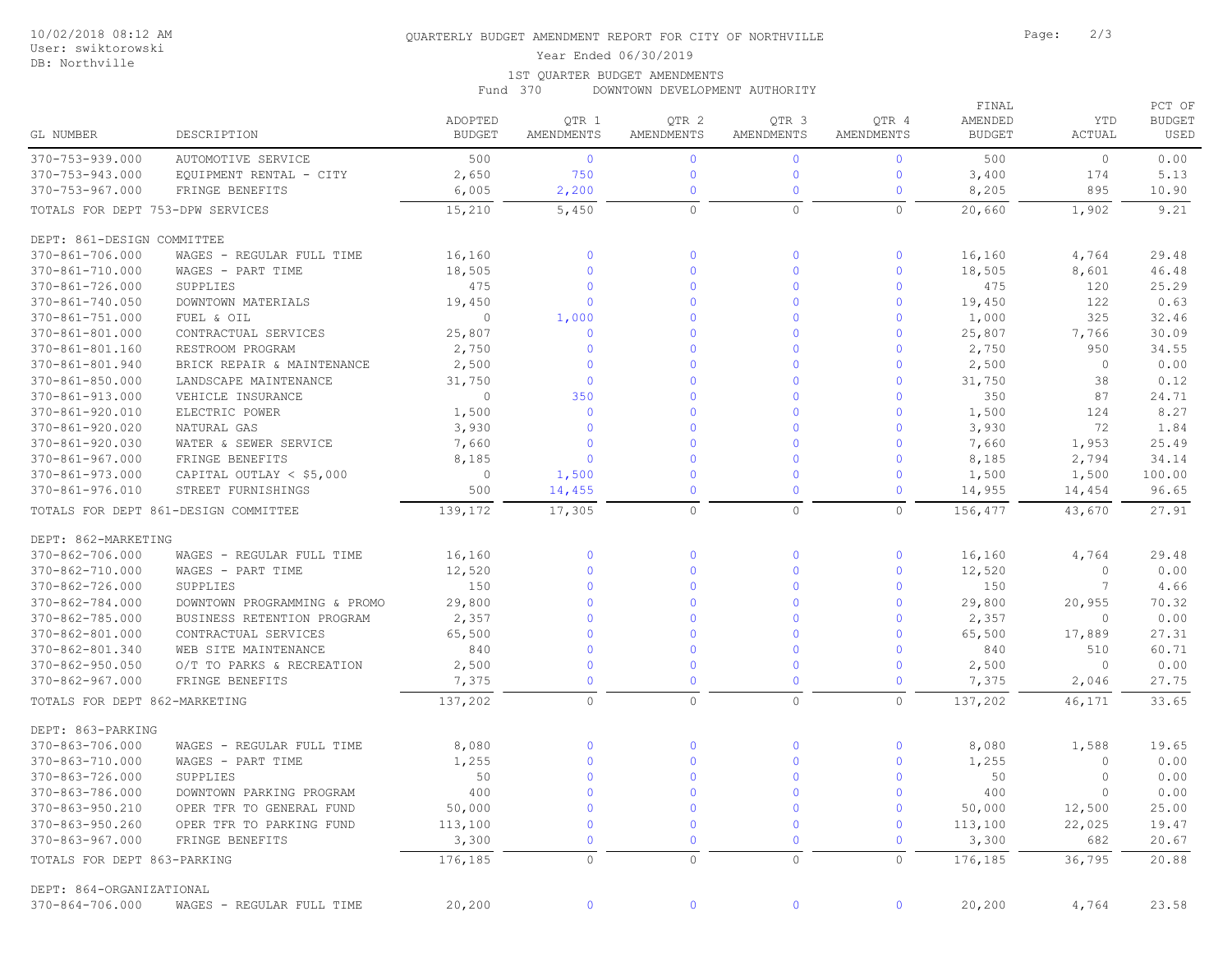## DB: Northville

## QUARTERLY BUDGET AMENDMENT REPORT FOR CITY OF NORTHVILLE **Formulation** Page: 3/3

Year Ended 06/30/2019

#### 1ST QUARTER BUDGET AMENDMENTS

Fund 370 DOWNTOWN DEVELOPMENT AUTHORITY

| GL NUMBER                          | DESCRIPTION                              | ADOPTED<br><b>BUDGET</b> | QTR 1<br>AMENDMENTS | QTR 2<br>AMENDMENTS | QTR 3<br><b>AMENDMENTS</b> | QTR 4<br>AMENDMENTS | FINAL<br>AMENDED<br><b>BUDGET</b> | YTD<br><b>ACTUAL</b> | PCT OF<br><b>BUDGET</b><br>USED |
|------------------------------------|------------------------------------------|--------------------------|---------------------|---------------------|----------------------------|---------------------|-----------------------------------|----------------------|---------------------------------|
| $370 - 864 - 710.000$              | WAGES - PART TIME                        | 6,260                    | $\mathbf{0}$        | $\overline{0}$      | $\overline{0}$             | $\overline{0}$      | 6,260                             | $\circ$              | 0.00                            |
| 370-864-726.000                    | SUPPLIES                                 | 1,150                    | $\mathbf 0$         | $\overline{0}$      | $\mathbf 0$                | $\mathbf 0$         | 1,150                             | 3                    | 0.22                            |
| $370 - 864 - 730.000$              | POSTAGE                                  | 100                      | $\mathbf{0}$        | $\mathbf{0}$        | $\Omega$                   | $\Omega$            | 100                               | $\circ$              | 0.00                            |
| $370 - 864 - 731.000$              | PUBLICATIONS                             | 65                       | 65                  | $\Omega$            | $\Omega$                   | $\Omega$            | 130                               | 128                  | 98.40                           |
| 370-864-801.190                    | TECHNOLOGY SUPPORT & SERVICES            | 1,490                    | $\mathbf{0}$        | $\Omega$            | $\Omega$                   | $\Omega$            | 1,490                             | 410                  | 27.49                           |
| 370-864-802.010                    | LEGAL SERVICES - GENERAL                 | 3,000                    | $\Omega$            | $\Omega$            | $\Omega$                   | $\mathbf{0}$        | 3,000                             | $\circ$              | 0.00                            |
| $370 - 864 - 805.000$              | AUDITING SERVICES                        | 4,930                    | $\Omega$            | $\Omega$            | $\Omega$                   | $\Omega$            | 4,930                             | $\mathbf{0}$         | 0.00                            |
| $370 - 864 - 900.000$              | PRINTING & PUBLISHING                    | 975                      | $\Omega$            | $\Omega$            | $\Omega$                   | $\Omega$            | 975                               | $\Omega$             | 0.00                            |
| 370-864-910.000                    | LIABILITY & PROPERTY INS POOL            | 5,610                    | (1, 490)            | $\Omega$            | $\Omega$                   | $\mathbf{0}$        | 4,120                             | 2,398                | 58.21                           |
| $370 - 864 - 920.000$              | UTILITIES                                | 1,420                    | $\Omega$            | $\Omega$            | $\Omega$                   | $\Omega$            | 1,420                             | 355                  | 24.98                           |
| $370 - 864 - 958.000$              | MEMBERSHIP & DUES                        | 958                      | $\mathbf{0}$        | $\overline{0}$      | $\Omega$                   | $\mathbf{0}$        | 958                               | 825                  | 86.12                           |
| $370 - 864 - 960.000$              | EDUCATION & TRAINING                     | 1,400                    | $\mathbf{0}$        | $\Omega$            | $\Omega$                   | $\Omega$            | 1,400                             | $\circ$              | 0.00                            |
| $370 - 864 - 967.000$              | FRINGE BENEFITS                          | 8,495                    | $\Omega$            | $\Omega$            | $\Omega$                   | $\mathbf{0}$        | 8,495                             | 2,092                | 24.63                           |
| $370 - 864 - 967.020$              | OVERHEAD - ADMIN & RECORDS               | 11,520                   | $\mathbf{0}$        | $\mathbf 0$         | $\Omega$                   | $\mathbf 0$         | 11,520                            | 2,880                | 25.00                           |
| TOTALS FOR DEPT 864-ORGANIZATIONAL |                                          | 67,573                   | (1, 425)            | $\mathbb O$         | $\circ$                    | $\circ$             | 66,148                            | 13,855               | 20.94                           |
| DEPT: 865-ECONOMIC DEVELOPMENT     |                                          |                          |                     |                     |                            |                     |                                   |                      |                                 |
| 370-865-706.000                    | WAGES - REGULAR FULL TIME                | 20,200                   | $\mathbf 0$         | $\overline{0}$      | $\mathbf{O}$               | $\mathbf{0}$        | 20,200                            | $\circ$              | 0.00                            |
| 370-865-710.000                    | WAGES - PART TIME                        | 2,505                    | $\Omega$            | $\Omega$            | $\Omega$                   | $\Omega$            | 2,505                             | $\Omega$             | 0.00                            |
| 370-865-726.000                    | SUPPLIES                                 | 200                      | $\mathbf{0}$        | $\overline{0}$      | $\Omega$                   | $\mathbf{0}$        | 200                               | $\circ$              | 0.00                            |
| 370-865-785.000                    | BUSINESS RETENTION PROGRAM               | 1,000                    | $\mathbf{0}$        | $\Omega$            | $\Omega$                   | $\Omega$            | 1,000                             | $\circ$              | 0.00                            |
| 370-865-801.000                    | CONTRACTUAL SERVICES                     | 5,000                    | $\Omega$            | $\Omega$            | $\Omega$                   | $\Omega$            | 5,000                             | $\circ$              | 0.00                            |
| 370-865-803.200                    | PLANNING & DESIGN STUDIES                | 25,000                   | $\Omega$            | $\mathbf 0$         | $\Omega$                   | $\overline{0}$      | 25,000                            | $\circ$              | 0.00                            |
| $370 - 865 - 967.000$              | FRINGE BENEFITS                          | 8,205                    | $\Omega$            | $\mathbf 0$         | $\Omega$                   | $\Omega$            | 8,205                             | $\circ$              | 0.00                            |
|                                    | TOTALS FOR DEPT 865-ECONOMIC DEVELOPMENT | 62,110                   | $\circ$             | $\circ$             | $\Omega$                   | $\Omega$            | 62,110                            | $\Omega$             | 0.00                            |
| DEPT: 945-DEBT SERVICE             |                                          |                          |                     |                     |                            |                     |                                   |                      |                                 |
| $370 - 945 - 950.490$              | OPER TFR TO DEBT SERVICE FUND            | 173,170                  | $\mathbf 0$         | $\mathbf 0$         | $\mathbf{0}$               | $\mathbf{0}$        | 173,170                           | 16,585               | 9.58                            |
| TOTALS FOR DEPT 945-DEBT SERVICE   |                                          | 173,170                  | $\circ$             | $\circ$             | $\circ$                    | $\circ$             | 173,170                           | 16,585               | 9.58                            |
| DEPT: 999-RESERVE ACCOUNTS         |                                          |                          |                     |                     |                            |                     |                                   |                      |                                 |
| 370-999-999.000                    | UNALLOCATED RESERVE                      | 233                      | (233)               | $\overline{0}$      | $\overline{0}$             | $\overline{0}$      | $\circ$                           | $\circ$              | 0.00                            |
|                                    | TOTALS FOR DEPT 999-RESERVE ACCOUNTS     | 233                      | (233)               | $\circ$             | $\circ$                    | $\circ$             | $\circ$                           | $\circ$              | 100.00                          |
|                                    |                                          |                          |                     |                     |                            |                     |                                   |                      |                                 |
| TOTAL Expenditures                 |                                          | 770,855                  | 21,097              | $\circ$             | $\circ$                    | $\circ$             | 791,952                           | 158,978              | 20.07                           |
| TOTAL FOR FUND 370                 |                                          |                          |                     |                     |                            |                     |                                   |                      |                                 |
| REVENUES:                          |                                          | 770,855                  | 21,097              | $\circ$             | $\circ$                    | $\circ$             | 791,952                           | 644,526              | 81.38                           |
| EXPENDITURES                       |                                          | 770,855                  | 21,097              | $\circ$             | $\circ$                    | $\circ$             | 791,952                           | 158,976              | 20.07                           |
| NET OF REVENUES vs. EXPENDITURES   |                                          | $\Omega$                 | $\Omega$            | $\Omega$            | $\Omega$                   | $\Omega$            | $\Omega$                          | 485,550              | 0.00                            |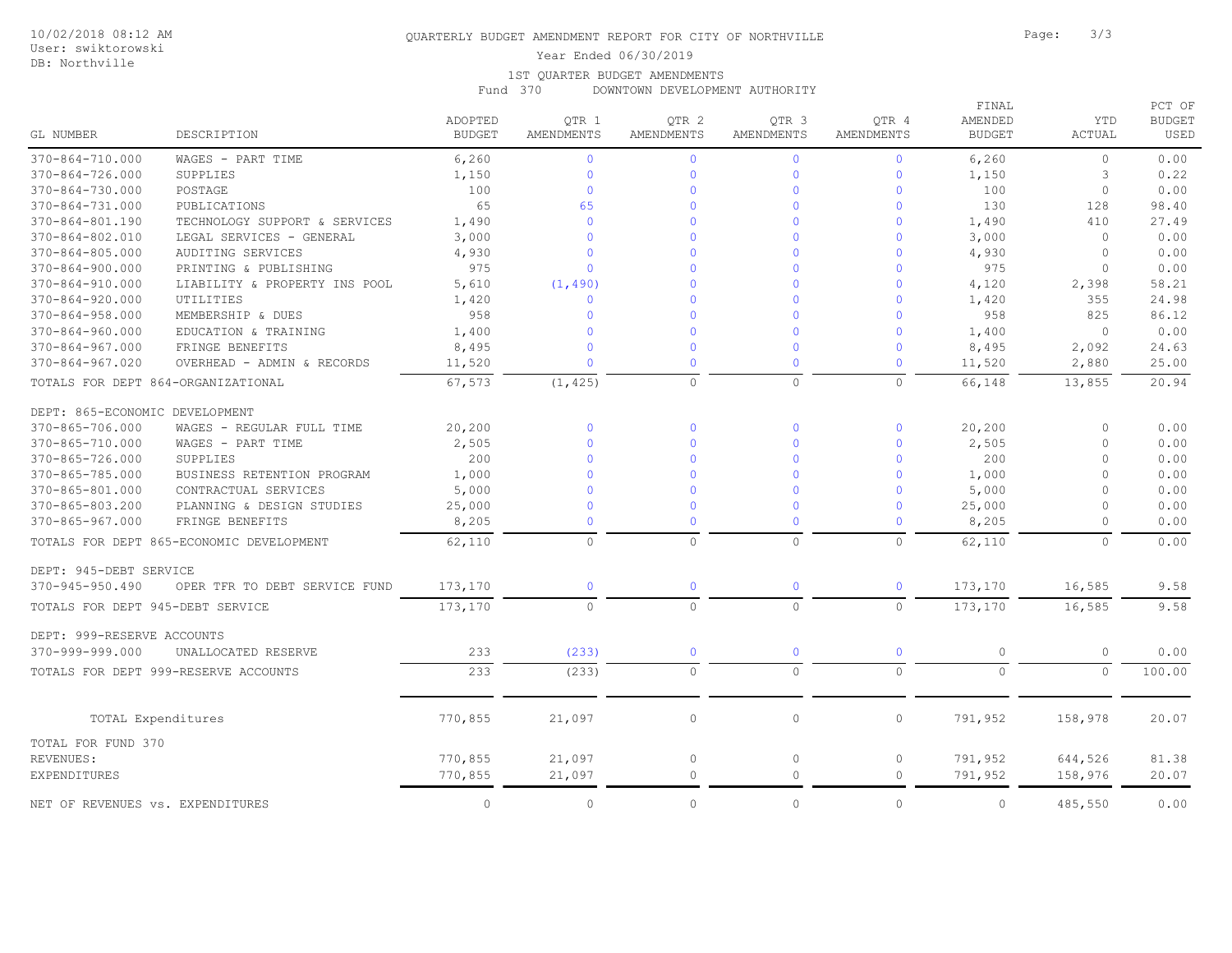# Northville DDA FY 2018-19 Proposed DDA Budget 1st Quarter Budget Explanations

| Line Item #            | <b>Classification</b>            | <b>Description of Amendment</b>                           | Amount +/- |
|------------------------|----------------------------------|-----------------------------------------------------------|------------|
| <b>Revenue</b>         |                                  |                                                           |            |
| 370-000-659.11         | <b>Town Square Rental</b>        | Increase usage                                            | \$250      |
| 370-000-664-19         | Interest                         | <b>Actual interest earned</b>                             | \$100      |
| 370-000-687.01         | <b>MMRMA Distribution</b>        | Actual revenue distribution amount                        | \$2,390    |
| 370-000-403.04         | Local Community Stabilization    | ower personal property tax reimbursements                 | (\$3,959)  |
| 370-000-699.01         | <b>Fund Balance</b>              | <b>Prior Year's Surplus</b>                               | \$22,316   |
| <b>DPW</b>             |                                  |                                                           |            |
| 370-753-706.00         | <b>Wages - Regular Full Time</b> | Additional charges assigned to DDA over prior years       | \$2,500    |
| 370-753-943.00         | Equipment rental                 | Additional charges assigned to DDA over prior years       | \$750      |
| 370-753-967.00         | <b>Fringe Benefits</b>           | Additional charges assigned to DDA over prior years       | \$2,200    |
| <b>Design</b>          |                                  |                                                           |            |
| 370-861-751.00         | Fuel & Oil                       | City did not charge for gas in previous years             | \$1,000    |
| 370-861-913.00         | <b>Vehicle Insurance</b>         | DDA purchased water truck from City, required insurance   | \$350      |
| 370-861-973.00         | Capital Outlay $< $1,500$        | DDA purchased water truck from City                       | \$1,000    |
| 370-861-976.01         | <b>Street Furnishings</b>        | Replace damaged streetlights, will be offset by insurance | \$14,455   |
| Organizational         |                                  |                                                           |            |
| 370-864-731.00         | Publications                     | Northville Record Subscription                            | \$65       |
| 370-864-910.00         | iability and Insurance Pool      | <b>Supplied by Finance Department</b>                     | (\$1,490)  |
| <b>Reserve Account</b> |                                  |                                                           |            |
| 370-999-999.00         | Reserve Account                  | Actual after budget amendments                            | (\$233)    |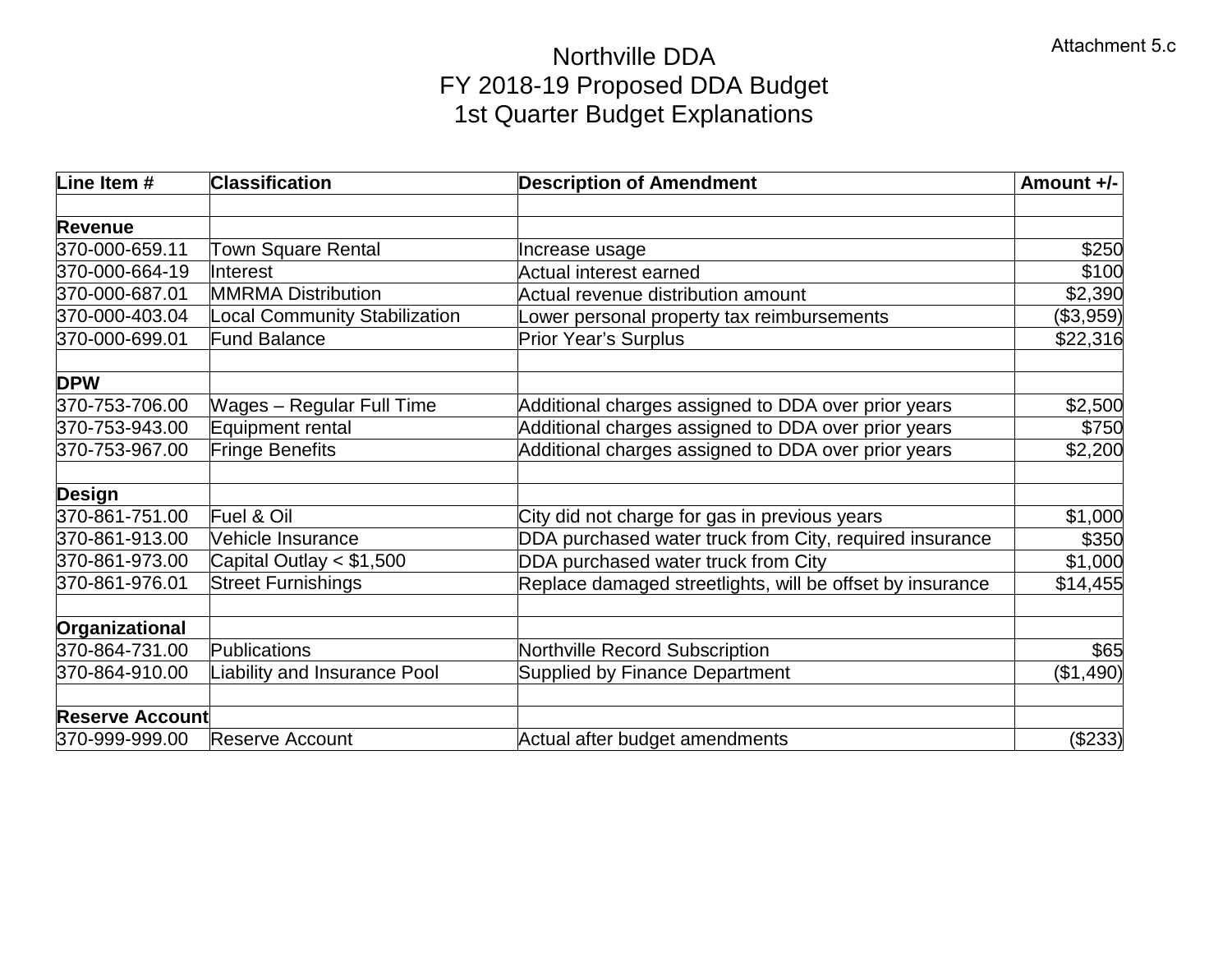# **MEETING MINUTES**

October 8, 2018

Meeting Called to Order: At 3:02 pm

Attendance: Lori Ward, Robert Miller, Alan Somershoe, Chuck Murdock, Frederick Sheill, Suzie Cozart Minutes of Prior Meeting: Approved.

## **American Flags and Poles** (Lori):

- Lori surveyed every lamp post in the city to determine if: 1) it needs to be painted, 2) the type of bulb, and 3) the condition of a flag bracket. Flag brackets are still being made. Lori ordered 150 new flags plus 24 additional poles from Signs by Tomorrow. Should be shipped in two weeks. Still hope to have flags up by Veterans Day.
- Still working to changeover all lamps to LED (see agenda item below)

## **Piano in Old Church Square** (Suzie):

- The piano has been installed at Church Square next to the big spruce tree. It received a lot of attention during the Heritage Festival. Great job Tessa.
- Tessa put a tarp over the piano to protect it. Now, it seems the tarp is discouraging people from using it. We need to figure out how to get the tarp on/off. The backside still needs to be sealed.
- We still need to look into an awning. Suzie will ask Tessa to investigate getting a "second hand" awning from Marygrove Awning Co.
- Some discussion about having various signs for different events or seasons. Like "play your favorite Christmas carol" in December. Possibly use Velcro to attach various signs to the piano.
- Still need to determine what to do with the piano during the winter. What does Traverse City do?
- It seems the paint may already be pealing. We agreed to not do anything now, and wait until spring to determine what should be done about the paint.
- Some discussion about a possible second piano in the alley next to Orin Jewelers.

## **Downtown Murals** (Chuck):

- No new info since the last meeting.
- Still need to contact the building owner to get permission for a mural.
- The Mural Committee will meet again in the next week.

## **Tree Guard and Bench Memorial Plaques** :

- Lori took possession of a box full of old memorial plaques from a resident who had them in her basement. Now, the question is, what to do with them? We want to get them back to the original donor family or organization.
- The 'Ville ran an article about the plaques in a recent edition of their magazine. Lori got about 10 calls from people wanting to get a plaque back.
- We need to put together a list of all the plaques we have, and get the list out into the community on the City website, weekly newsletter, Northville Record, etc. Get the word out, and the plaques back to owners.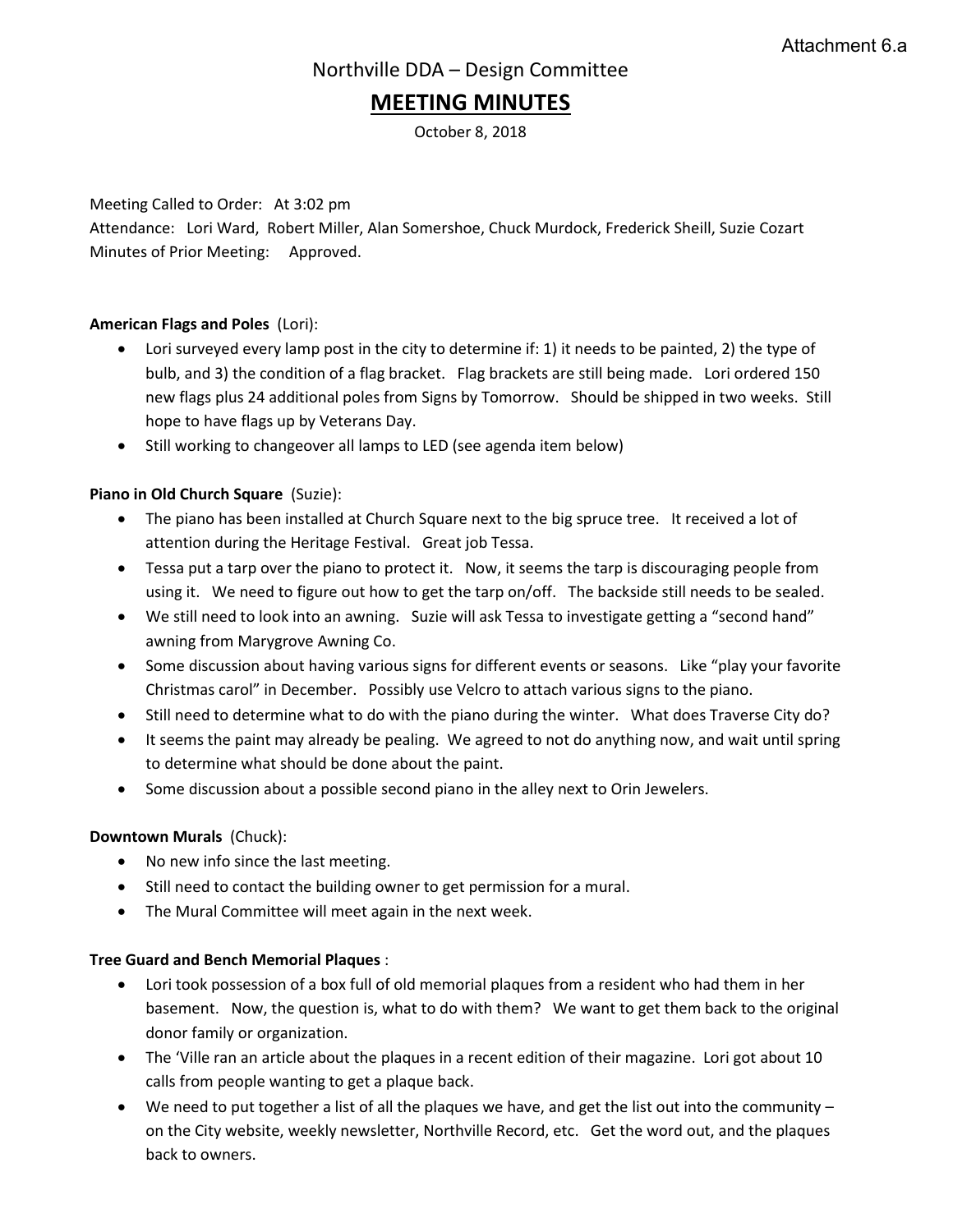- At this point, we are not going to recognize all past donors with a new consolidated plaque somewhere in City Hall.
- We need to replace about a dozen benches. We'd like to do another donor program to pay for them. But, we need to have a better method/understanding of how to retire benches in the future. Carol will benchmark other communities to see how they deal with sponsorship. Lori will contact the bench vendor to see if they have ideas.

## **Newspaper Racks:**

• We want to remove the existing racks, as they look bad. We believe that City ordinance mandates that racks be available, they must be on City property, and they must be of an "approved" rack design. Lori has a nice rack design in mind that may only have 4-6 boxes. But, there are questions as to how many boxes need to be available, and if they are free or coin-operated. Lori will contact Jean for a media list, and we'll see who's interested in a box.

## **Christmas Lights:**

- The existing lights we have in town are failing, and are difficult to fix. The lights on trees typically need to be replaced every few years. And, they keep blowing circuit breakers.
- Carol mentioned that Romulus is leasing holiday lights instead of buying/installing themselves. It's a big cost savings for them. Carol will get Lori some contact info.
- Lori has already ordered the holiday garland. It will be installed by DPW (and probably charge us).

## **Light Conversion:**

• Based on Lori's survey mentioned above, about 70 post lights still need to be converted to LED. Lori will get cost estimates, and present a plan at a future DDA Board meeting. This will be an easy installation for the DPW, as they can proceed at their own pace.

## **Bike Racks:**

• Lori has two styles of bike racks in mind. We need to find a single vendor that can supply both types. Lori will keep investigating. Some of the old racks will be given to Maybury State Park.

## **Fire Pits:**

- DPW needs to install concrete rings in the water fountains to turn them into fire pits.
- We haven't turned the fire pits on very much in recent years, as it's labor intensive to turn them on/off. Need a better method – need a remote control or a timer unit.
- Also, the winds through Town Square keep the flames low and not very visible. Need some method to shield the flames from the wind, but keep them visible – like a glass cylinder about two feet tall.
- Fredrick will contact a fire pit manufacturer and Grissom-Metz for ideas on both the timer and the flame shielding.

## Meeting Adjourned: 4:24pm

Next Meeting: **Tuesday,** November 13 @ 3:00pm **(this is a new date)**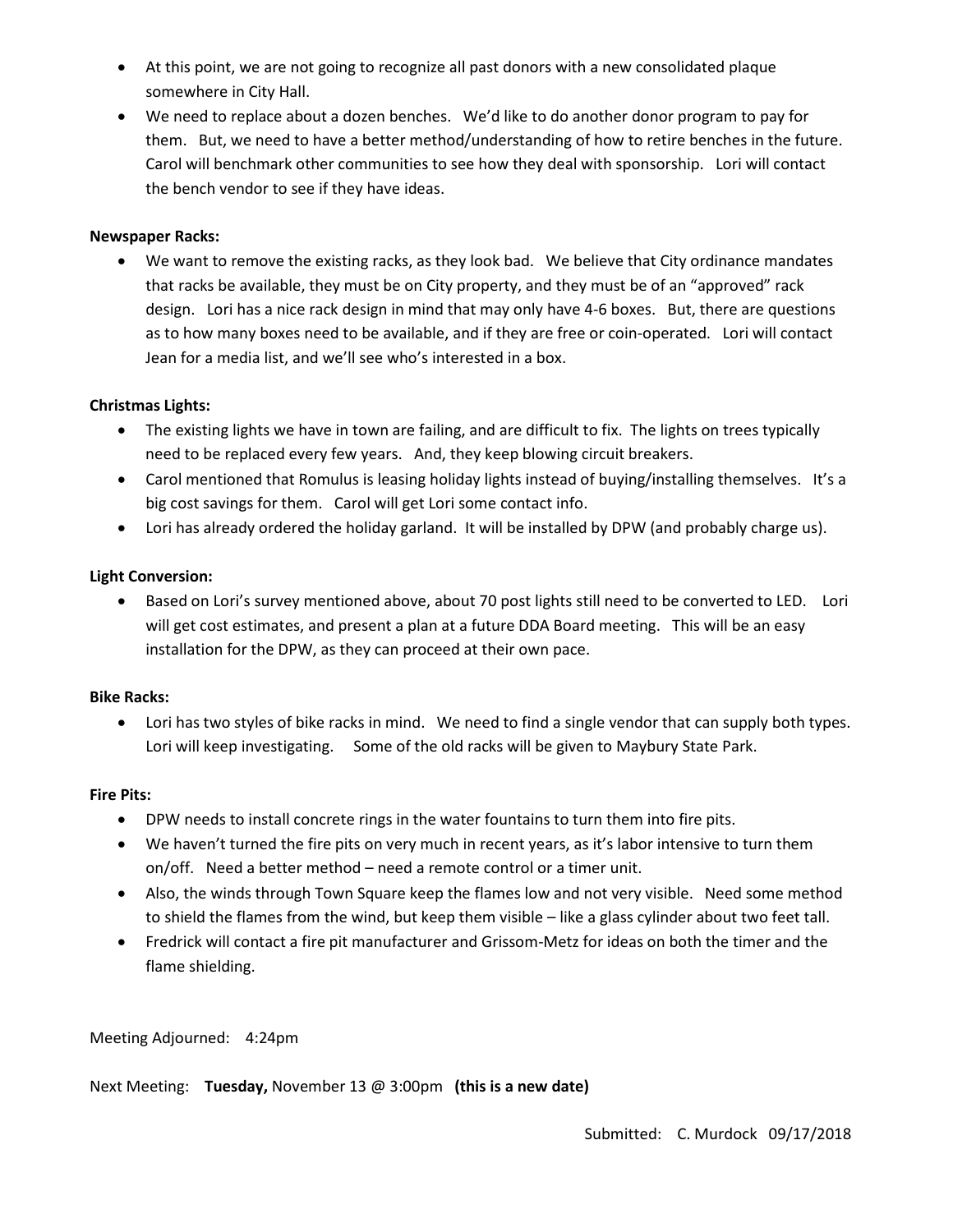# **DOWNTOWN NORTHVILLE PR / ADVERTISING SUMMARY September 2018:**

# **PUBLICITY:**

# **Press materials that have been prepared & sent out in September 2018:**

- Skeletons are Alive
- Spooky Movies at the Marquis
- September/October calendar

# **Upcoming press materials:**

- 160 Main Opening
- Nail Salon 10<sup>th</sup> Anniversary
- Small Business Saturday & Holidays in Northville
- November / December calendar

# **Press Coverage Received & Upcoming (Highlights/major press hits):**

• September 28 – Northville Record & Detroit Free Press – Preview that Los Tres Amigos is coming to Downtown Northville

# **SOCIAL MEDIA:**

- Facebook  $\sim$  Continued to maintain the page, including daily posts on events and business announcements
- Twitter ~ Continued to maintain the page, including daily posts on events and business announcements
- Instagram ~ Continued to maintain the page, including daily posts on events and business announcements

# **PAID ADVERTISING:**

- Ad in September issue of The Ville
- Ad in September issue of SEEN Magazine
- Ads in Free Press for Skeletons are Alive event (September 23 & 30)
- Boosted Facebook post for Skeletons are Alive

# **UPCOMING PAID ADVERTISING:**

# **PRINT:**

- Half-page Ads in SEEN Magazine (reaches affluent communities and is mailed)
	- 1. October 2018
	- 2. November 2018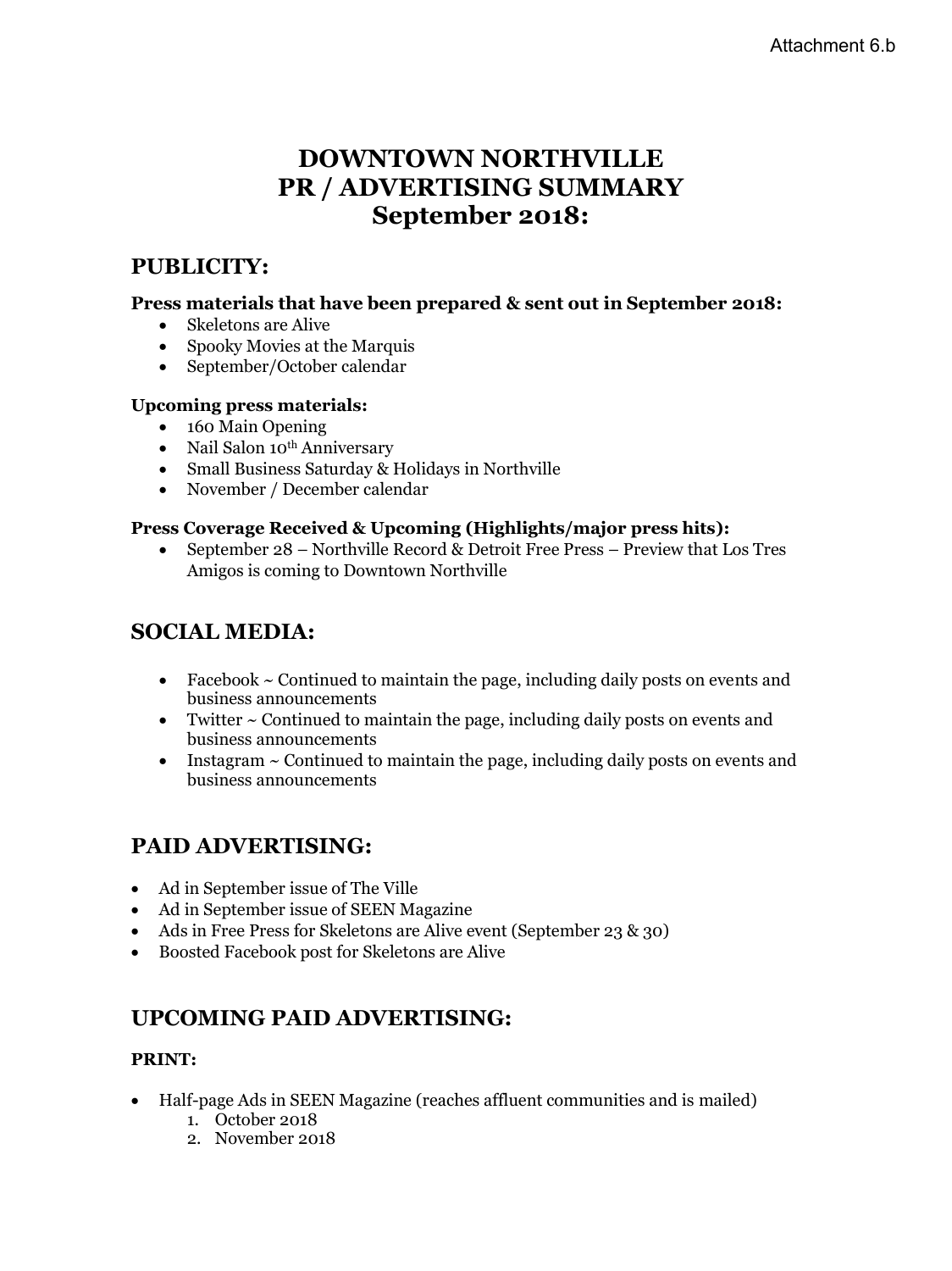- 3. December 2018
- 4. January 2019
- 5. February 2019
- 6. March 2019
- 7. April 2019
- 8. May 2019
- 9. June 2019
- Quarter-page Ads in The Ville
	- 1. October 2018
	- 2. November 2018
	- 3. December 2018
	- 4. January 2019
	- 5. February 2019
	- 6. March 2019
	- 7. April 2019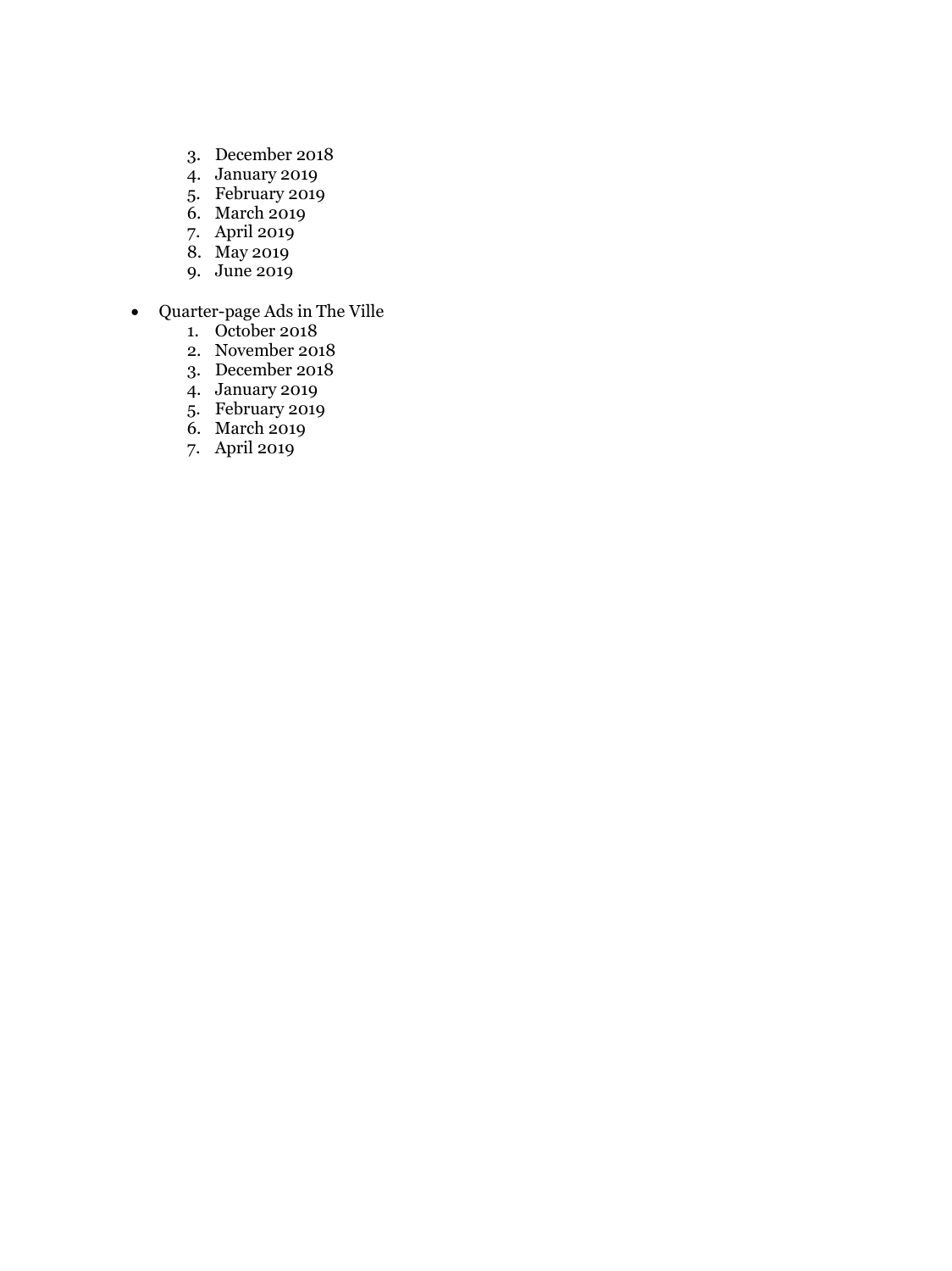# Downtown Development Authorities (DDA) Economic Development Committee (EDC) Comments in response to "The Downs" PUD Eligibility Application October 2nd 2018

The EDC is designed to be a resource for the Planning Commission, City, Developers, Residents, etc. The purpose of the Economic Development Committee is to advise the City Council on matters related to promoting vital and inviting business areas and advancing economic development within the City. The Committee shall assess the current and ongoing business climate in the City and submit recommendations to the City Council intended to maintain a strong economic base in the City. In an effort to support each of those entities, the EDC has constructed comments on The Downs PUD Eligibility Application. In reviewing the application, several consistent items come up from the discussion to include traffic, green / public space, Commercial / Retail Space, design of the residential products and density. We will provide points below for each of those items as well as overall feedback.

# **1. Traffic / Parking:**

- a. Traffic and congestion is a concern of the teams and the community. The committee has some recommendations below that reduce the traffic impact of this development. The project needs another North to South through-road to dissipate the traffic generated from the development. The best option is an extended Hutton Street down to the mouth of East Hines Drive, where there should be a roundabout. This does a few things: takes pressure off of Sheldon (South Center) south of Main Street at peak times, takes pressure off access / egress via Beal St through Beal Town neighborhood and creates a new North to South way to get into Downtown as well as access to the project neighborhood itself.
- b. Parking: If two North to South streets are created (N-S street south of Town Square and N-S street between Hutton and Griswold) there will be more on-street parallel parking North of extended Beal Street and within walking distance of the Town Square.
- c. Parking: Parking requirements of the development should be a maximum of one car per bedroom. The developer needs to show the units by number of bedrooms, so that the area North of Beal Street can be properly evaluated.
- d. The grid road layout is consistent with the Master Plan but it does not reflect the grid pattern in the adjacent neighborhoods. For example Beal Town, the blocks are oriented with the long dimension North to South and narrower in the East to West dimension. The two super blocks North of Beal Street should be broken up into four smaller blocks that mimic Beal Town blocks. The two North to South streets suggested make this development much more walkable, like other neighborhoods in our community (Beal Town, Cabbage Town, West Orchard, Historic District). Tree-lined streets with parallel parking are more consistent with surrounding neighborhoods and far more safe then what is proposed now.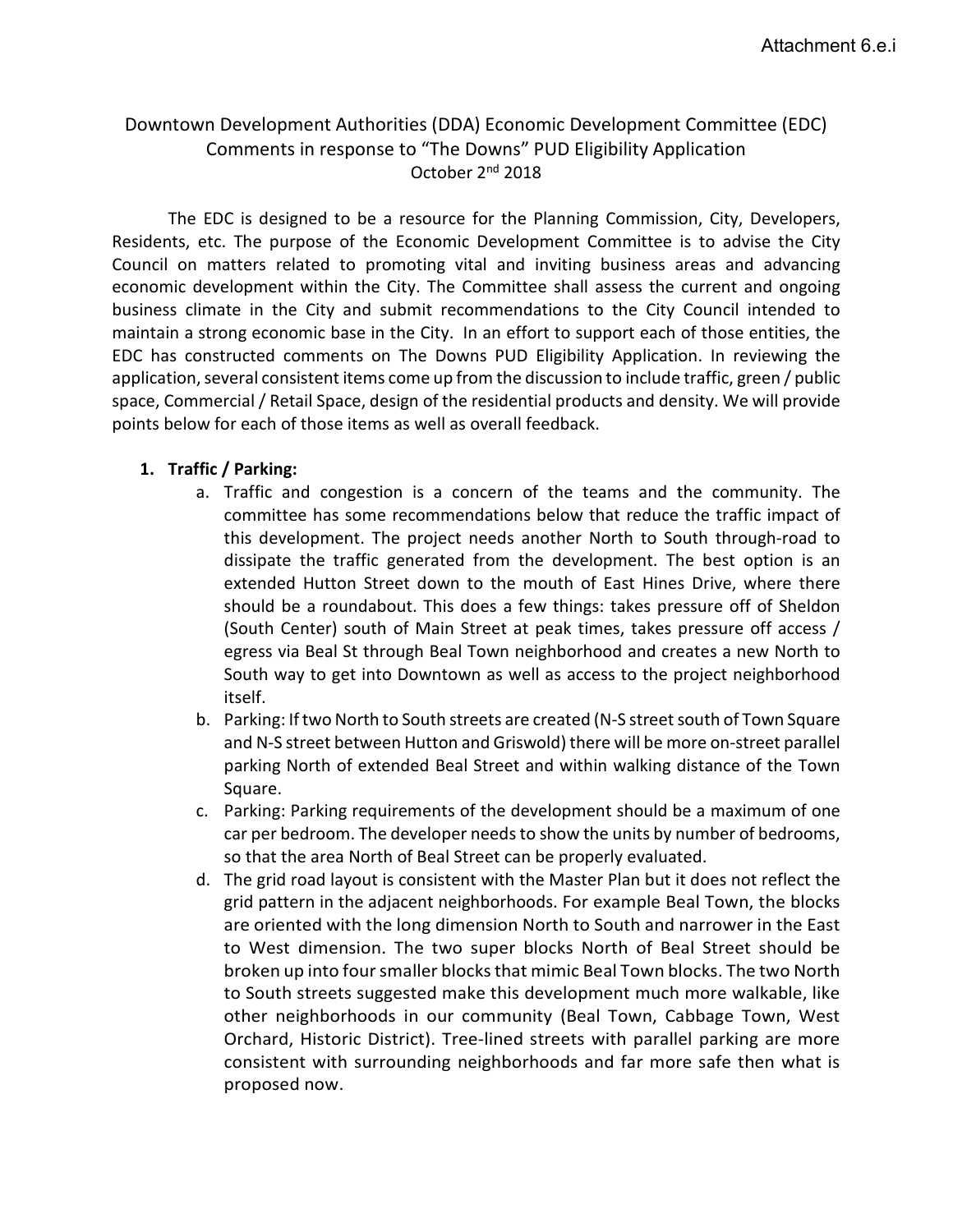e. Parallel parking should be added to the single family neighborhood to accommodate visitors to the neighborhood.

# **2. Green / Public Space:**

- a. The River: A public / private partnership to "daylight" the river and create a linear park should be investigated. This could be in the form of a developer contribution to the City, which would allow the City to plan an award winning public park and apply for grants that are potentially available. Also, current site plans should reflect this as a possibility. Current design would have the river going through 6 residential parcels.
- b. If the pond is retention and always has water, it should have public access and no fence barrier. It should look like an attractive water feature, not a depression. Further the Master Plan shows a public linear park that fronts on 2 streets – River Street and a new street that bounds on the west side of the day-lighted river. The 13 homes on River Street, the 7 Single-Family lots to the west and the 13 town home lots to the west effectively mask the linear park from public view and access except at the Beal Bridge on the north end. The linear park as proposed by the Master Plan is much better than the developer's plan. The linear park should not be so hidden and the homes on River Street are not in keeping with the Master Plan.
- c. Proper maintenance of the area should be further vetted but concerns with the HOA being in charge of the upkeep of a publicly used space. We will want to ensure that the proper maintenance and upkeep is up to City Standards.
- d. Farmers Market: The Chamber is interested in fitting into what space is available, but this proposed space is far smaller than their smallest conceivable area size. This plan must assume that the Watermark surface lot is available for public use on Market Day, so that parking does not occur in the small space allotted to the market. This needs to be confirmed, and if this is true, is there enough parking for both apartment residents and the market patrons and vendor trucks? A better choice is to expand the market surface lot south of Beal Street to extend over the west side of the bridge. This allows public parking to be in proximity to the vendors (much safer than trying to get your purchases across Beal Street bridge). If the vendor trucks are allowed to park on the Watermark surface lot south side that might work. Another issue is the availability of 2 barns in South Lyon that formerly served the harness racing industry in Northville. They quartered horse and trained drivers and horse for local races, back in the day. These barns are immediately available but will be torn down soon. They can be moved. The developer is aware of these barns and has elected to pass on them. The City should consider that these barns could make for facilities with bathrooms that give more value to the linear park use by the public as well as serve vendors on Market Day.
- e. The creation of berms was listed as a public benefit. The EDC feels that the use of berms in this project is a suburban solution and not in keeping with urban residential development. Often berms are created in a project in order to save on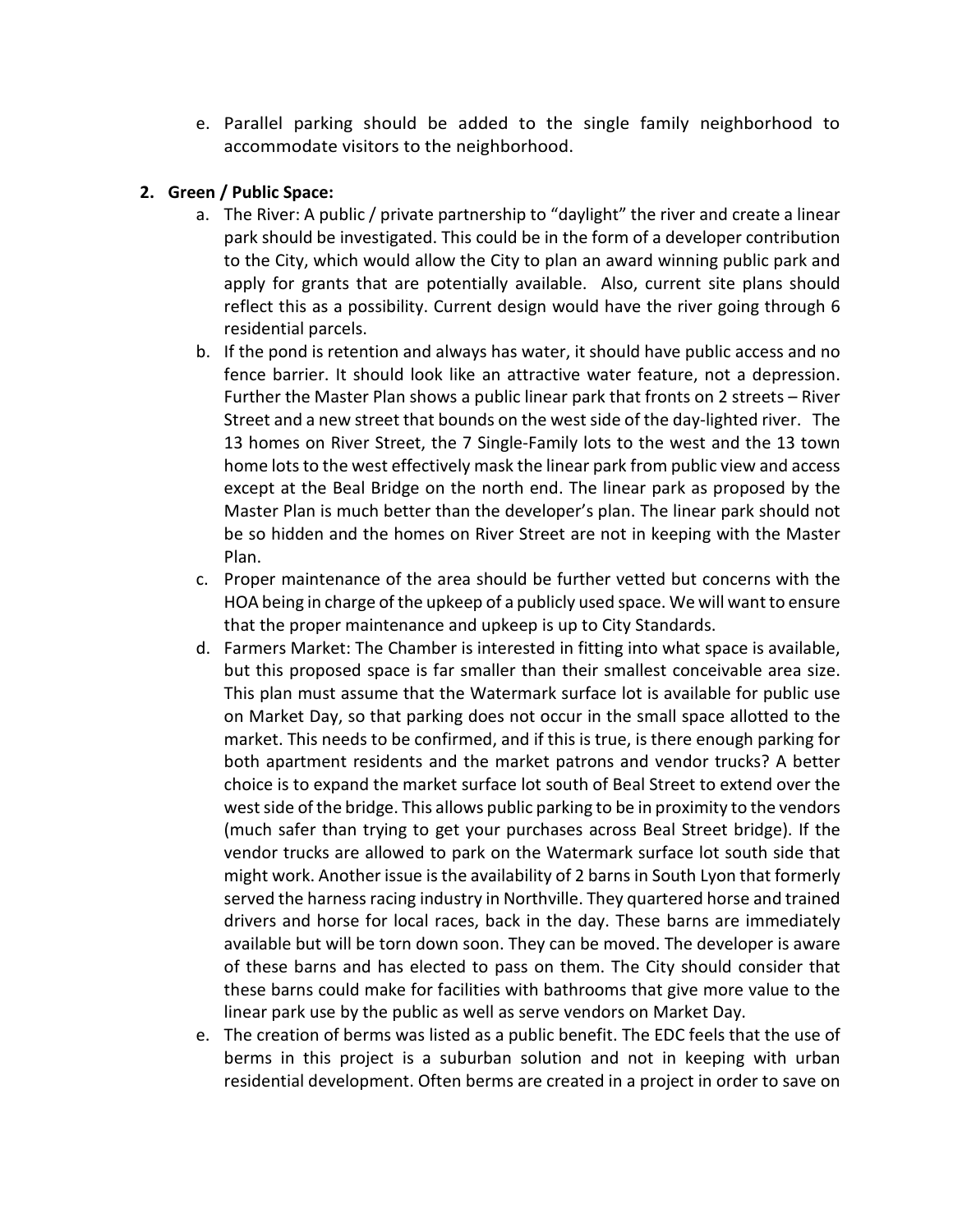the cost of hauling away excess soil that is created when the detention pond is built. The EDC suggests the elimination of these berms from the plan.

# **3. Commercial / Retail Space:**

- a. Current design only includes 18,700 sq/ft of which we are concerned will only include private apartment amenities and sales office. A more viable option would be to extend a new North to South street South of Town Square with liner Commercial on both sides. This would allow something like restaurants on both sides that would activate this south side of town and connect to the existing Downtown via the North to South Pedestrian Link. This could be mixed-use with smaller micro residential apartments over. The nearby deck could expand to support the development on this new street North of Beal Street.
- b. As part of the DDA's 2017 Strategic Plan for Downtown Northville, a retail marketing analysis was completed by LandUSA. The results of the marketing analysis show that the City of Northville can support at least 35,000 square feet of new retail space plus a boutique hotel. Additional office and support businesses are in addition to the retail square footage.

# **4. Design of the Residential Products:**

- a. The committee has review the residential products proposed within this application but will provide more feedback later in the development and approval process as this document is focusing on the PUD Eligibility application. That being said, we hope future designs are less suburban and generic in character.
- b. Various heights are listed within the development to include townhomes at three to three and a half stories. Three stories is enough for these products.
- c. The committee agrees with the CWA that the development should not include front facing garages in line with the front elevation of the homes. In fact this issue is currently being studied by the Planning Commission. The Master Plan specifically refers to alleyway access to rear garages as a preferred option to street curb-cuts and front-access garages. Earlier versions of the site plan show the alleyways and rear-access garages. The EDC feels that this is a better solution. Also note that the current proposal does not have any on-street parking, so guests have to park in the driveway. This is not sustainable. Rear garages off alleyways eliminates the need for street access driveways and allows for parallel parking on the streets.

# **5. Density:**

- a. The committee agrees with the CWA's comments that it is higher than intended for the space. The idea to potentially eliminate the 13 single-family homes along River Street to increase the park area and improve the ability to Daylight the Rouge River and provide more space for the farmers market is a good one.
- b. The CWA suggest eliminating some of the townhome on either side of the pocket park on Hutton Street. The committee would like the developer to investigate continuing Hutton Street over Johnson Creek and connect with Seven Mile at East